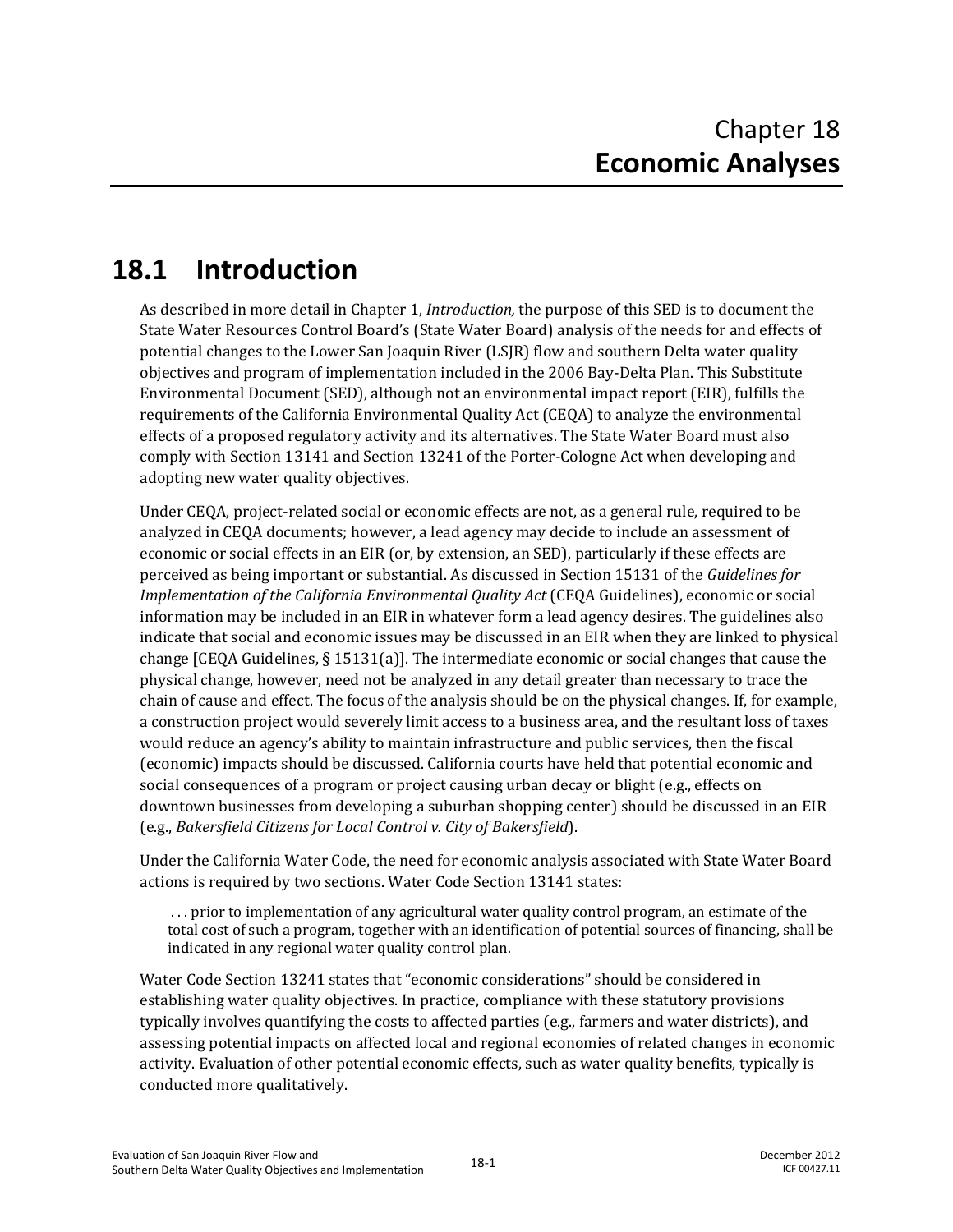The economic analysis presented in this SED will help inform the State Water Board's consideration of potential changes to the 2006 Bay-Delta Plan related to LSJR flows and southern Delta water quality objectives. Any project-level changes to water rights or other measures that may be needed to implement any approved changes to the 2006 Bay-Delta Plan will be considered in a subsequent proceeding and would require project-level analysis as appropriate. Therefore, the economic analysis presented in this chapter, which summarizes results from topic-specific analyses presented elsewhere in this SED and its appendices, is limited by the programmatic nature of this document.

# **18.2 Summary of Results**

The economic analyses in this chapter present a comparison of potential economic impacts of the Lower San Joaquin River (LSJR) alternatives and the southern Delta water quality (SDWQ) alternatives. The economic analyses summarize results from topic-specific analyses presented elsewhere in this SED its appendices, and are limited by the programmatic nature of these analyses.

Under the LSJR alternatives, changes in flows would result both in potential costs (e.g., reduction in agricultural production and/or hydropower production) and potential benefits (e.g., fisheries and river recreation opportunities) in the three eastside tributary watersheds (the Stanislaus, Tuolumne, and Merced Rivers) and the San Joaquin River (SJR) Basin. Each of the LSJR alternatives requires a specific percentage of unimpaired flow for the three eastside tributaries. The anticipated economic effects of the LSJR alternatives are summarized in Table S-1.

|                                | LSJR Alternative 2                                        |          | LSJR Alternative 3                                                                                                                                                                                        |          | LSJR Alternative 4                                        |          |
|--------------------------------|-----------------------------------------------------------|----------|-----------------------------------------------------------------------------------------------------------------------------------------------------------------------------------------------------------|----------|-----------------------------------------------------------|----------|
| <b>Impact Category</b>         | Change                                                    | % Change | Change                                                                                                                                                                                                    | % Change | Change                                                    | % Change |
| <b>Agricultural Production</b> |                                                           |          |                                                                                                                                                                                                           |          |                                                           |          |
| Irrigated acreage              | $+12,280$                                                 | $+1.0$   | $-66,500$                                                                                                                                                                                                 | $-7.0$   | $-155,720$                                                | $-16.0$  |
| Crop revenues (\$M)            | $+$ \$9                                                   | $+0.3$   | -\$40                                                                                                                                                                                                     | $-1.5$   | $-$ \$124                                                 | $-4.5$   |
| <b>Hydropower Production</b>   |                                                           |          |                                                                                                                                                                                                           |          |                                                           |          |
| Generation (GWh)               | +6                                                        | $+0$     | $-38$                                                                                                                                                                                                     | $-2$     | $-68$                                                     | $-4$     |
| Hydropower revenue (\$M)       | $-$0.852$                                                 | $+0.9$   | $-$2.45$                                                                                                                                                                                                  | $-3.0$   | $-$ \$5.06                                                | $-4$     |
| Recreation                     |                                                           |          |                                                                                                                                                                                                           |          |                                                           |          |
| Use (visitor days)             | $\Omega$                                                  | 0.0      | $-44,600$                                                                                                                                                                                                 | -        | $-119,600$                                                |          |
| User net benefits (\$M)        | \$0                                                       | 0.0      | $-0.56$                                                                                                                                                                                                   |          | $-1.5$                                                    |          |
| Visitor spending (\$M)         | \$0                                                       | 0.0      | $-0.67$                                                                                                                                                                                                   |          | $-1.8$                                                    |          |
| <b>Recreational Fisheries</b>  | Effects not quantified<br>but anticipated to be<br>minor. |          | Effects not quantified<br>but anticipated to be<br>adverse for the<br>Stanislaus River due to<br>lower flows,<br>particularly during the<br>February-June period,<br>and related effects on<br>fisheries. |          | Effects not quantified<br>but anticipated to be<br>minor. |          |

#### **Table 18-1. Summary of Average Annual Effects of the LSJR Alternatives, Relative to Baseline, in the LSJR Watershed**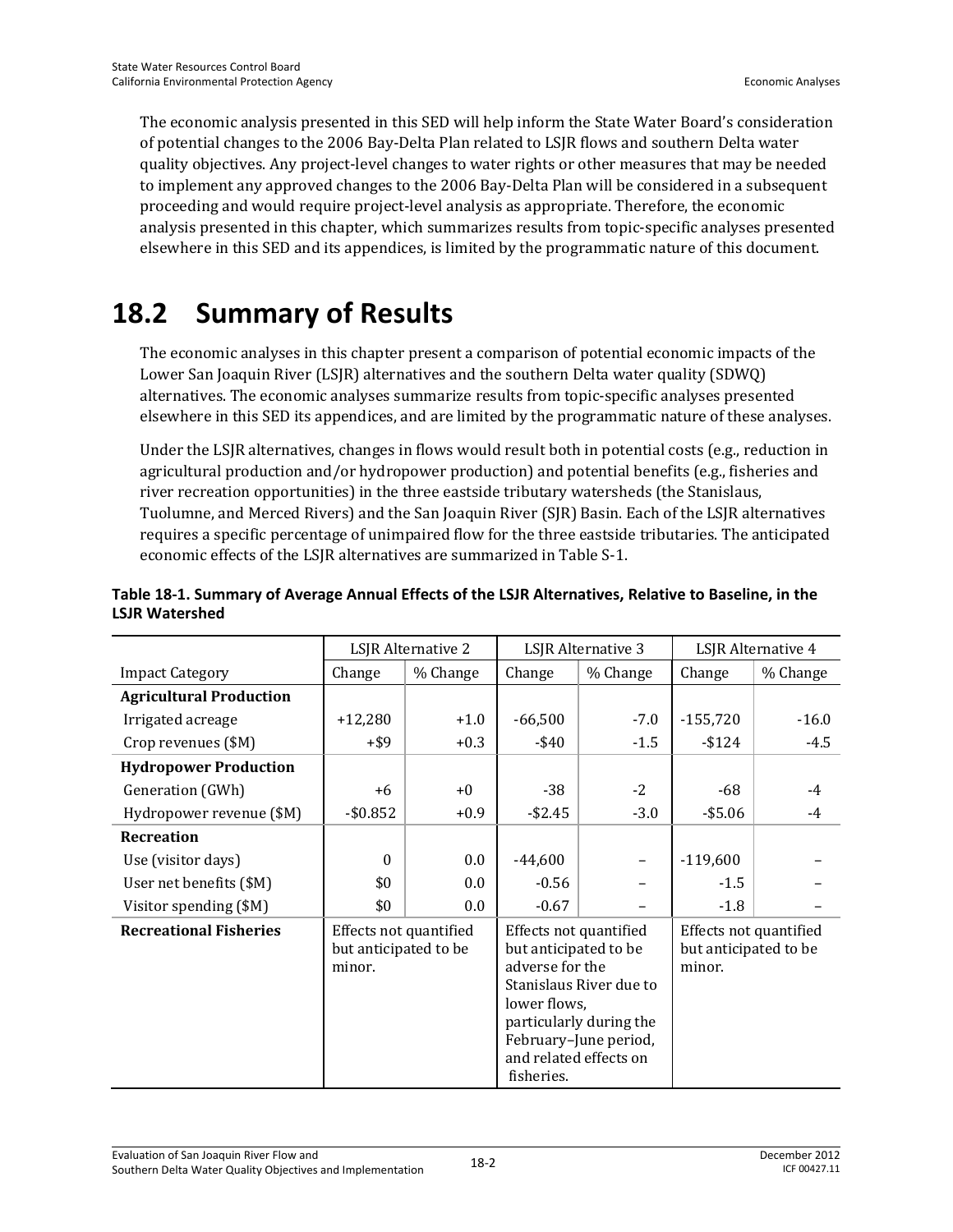|                                            | LSJR Alternative 2                                                    |          | LSJR Alternative 3                                                                                  |          | LSJR Alternative 4                                                    |                                                   |
|--------------------------------------------|-----------------------------------------------------------------------|----------|-----------------------------------------------------------------------------------------------------|----------|-----------------------------------------------------------------------|---------------------------------------------------|
| <b>Impact Category</b>                     | Change                                                                | % Change | Change                                                                                              | % Change | Change                                                                | % Change                                          |
| <b>Regional Economic Effects</b>           |                                                                       |          |                                                                                                     |          |                                                                       |                                                   |
| Agriculture-related effects                |                                                                       |          |                                                                                                     |          |                                                                       |                                                   |
| Total sector output (\$M)                  | $+$ \$15                                                              | $+0.3$   | -\$69                                                                                               | $-1.5$   | $-$ \$210                                                             | $-4.5$                                            |
| Total sector jobs                          | $+102$                                                                | $+0.3$   | $-465$                                                                                              | $-1.5$   | $-1,432$                                                              | $-4.5$                                            |
| Hydropower-related effects                 | Regional effects not<br>quantified but<br>anticipated to be<br>minor. |          | Regional effects not<br>quantified but<br>anticipated to be<br>minor.                               |          | Regional effects not<br>quantified but<br>anticipated to be<br>minor. |                                                   |
| Recreation-related effects                 | No effects.                                                           |          | Regional effects not<br>quantified but<br>anticipated to be<br>minor.                               |          | Regional effects not<br>to be greater than<br>still minor.            | quantified; anticipated<br>LSJR Alternative 3 but |
| Recreational fisheries-<br>related effects | Regional effects not<br>quantified but<br>anticipated to be<br>minor. |          | Regional effects not<br>quantified but<br>anticipated to be<br>adverse for the<br>Stanislaus River. |          | Regional effects not<br>quantified but<br>anticipated to be<br>minor. |                                                   |
| $=$ millions<br>M                          |                                                                       |          |                                                                                                     |          |                                                                       |                                                   |
| $GWh = gigawatt hour$                      |                                                                       |          |                                                                                                     |          |                                                                       |                                                   |

The SDWQ alternatives would establish revised salinity objectives to protect the beneficial use of agriculture in the southern Delta. Revising the objective could involve costs of dischargers complying with a National Pollution Discharge Elimination System Permit (NPDES) discharge permit, waste discharge requirements, or complying with a total maximum daily load (TMDL) that is established for protecting agricultural beneficial uses, all of which would be established through subsequent actions of the Central Valley Regional Water Quality Control Board (Central Valley Water Board). Potential compliance costs would be expected mostly from increased wastewater treatment costs at various wastewater treatment districts, although costs also could be incurred by agricultural operators for return flow salinity controls. Potential ratepayer effects and regional economic impacts resulting from higher treatment costs would also be possible. Because the actual methods of compliance that would ultimately be used are necessarily site- and discharge- specific, only general costs of compliance for agencies could be developed, as described below.

 **Reduce salinity discharges by developing new, higher-quality water supplies.** The cost for a permanent water purchase by a water purveyor in the southern Delta study area would be \$1,716 per acre-foot (AF), or \$310 per AF for a long term transfer, not including capital costs, administrative, engineering, or legal costs related to securing the water supply (Tables H-1 and H-2 in Appendix H, *Evaluation of Methods of Compliance*). These costs could range from \$235 to \$337 million to develop between 33,600 and 44,000 AF per year (AFY) of new surface water resources (Table H-11 in Appendix H. (Note that these are examples of unit costs for developing new water supplies and do not represent potential total costs if all water purveyors in the southern Delta portion of the plan area decide to develop new, higher-quality water supplies.) Higher quality water would be used by water purveyors to reduce reliance on groundwater, which is typically more saline than surface water supplies.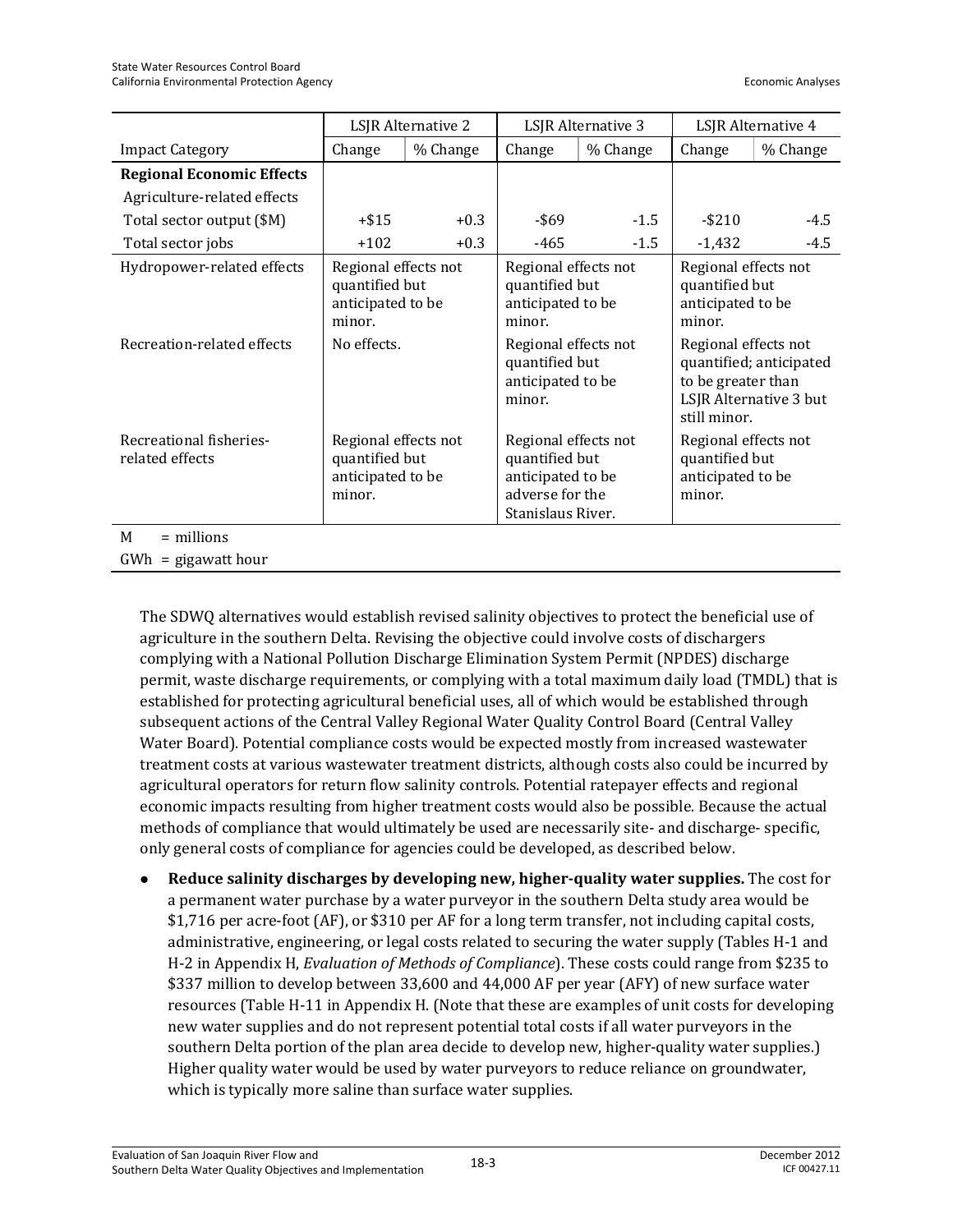- **Implement salinity pretreatment programs.** A wastewater treatment agency could implement a program that involves, for example, replacing 2,000 salt-regenerating water softeners over 5 years. Under such a program, the wastewater treatment agency could reasonably be expected to pay between \$900,000 and \$9,000,000 over the life of the program  $($185,000$  to  $$1,800,000$  per year) (Tables H-13 and H-14). In the case when a commercial, industrial, or institutional discharger decides to install a desalination device, costs vary based on what is being discharged, the volume, and the desired water quality entering the wastewater collection system. Costs can range considerably; relatively small systems can cost as little as \$1,000 to install and \$200 per year to operate, whereas larger systems can cost millions of dollars to install and tens of thousands of dollars to operate.
- **Develop desalination processes at the wastewater treatment plant.** Assuming a 10 million gallon per day discharger, a wastewater treatment agency could be expected to pay between \$5 million and \$22 million to construct a reverse osmosis system at the wastewater treatment plant (WWTP).
- **Implement agricultural return flow salinity controls.** Control options include real-time management (e.g., changing the timing of the release of agricultural discharge to receiving waters) or containing agricultural discharge in evaporation ponds. Assuming 11 real-time management systems to effectively cover the major water users in the plan area, estimated construction costs could total \$4.7 million, with an operations and maintenance budget of \$1.1 million per year (excluding costs to construct and operate temporary detention ponds). Assuming a maximum of 50 thousand acre-feet (TAF) storage is needed for zero surface water discharge, constructing evaporation ponds could cost an estimated \$17 million, with \$2.5 million per year to operate. Hauling concentrated salts to a landfill could cost \$200 per ton, and \$25 per ton for landfill operations and maintenance.
- **Provide additional low lift pumping stations at existing south Delta temporary barriers.**  Assuming a two-pumping site alternative with 1,000 cubic feet per second (cfs) pumping capacity, with combined pumping at Middle and Old River barriers, estimated construction costs could range from \$55.5 to \$540.7 million, with annual operating costs ranging from \$4.5 to \$62.7 million

Under the SDWQ alternatives, costs for complying with salinity objectives could result in rate increases for ratepayers in wastewater treatment districts that do not currently meet salinity objectives set by the alternatives. Assessing how sewer utility rates could be affected by complying with salinity objectives under the SDWQ alternatives is complicated because of several unknowns that make it infeasible to estimate rate effects as part of this SED's program-level assessment. However, the following wastewater treatment agencies could face increased compliance costs, potentially resulting in higher costs to ratepayers to offset compliance-related expenditures for development and operation of programs and/or facilities.

- **SDWQ Alternative 1: No Project:** City of Tracy, City of Stockton, City of Manteca
- **SDWQ Alternative 2: 1.0 dS/m Salinity:** City of Tracy, City of Stockton
- **SDWQ Alternative 3: 1.4 dS/m Salinity:** none

From the perspective of the regional economy of the southern Delta area, rate increases could shift a portion of the spending by residential, commercial, and industrial ratepayers on consumer goods and services, business employee wages, and business supplies and services to monthly sewer utility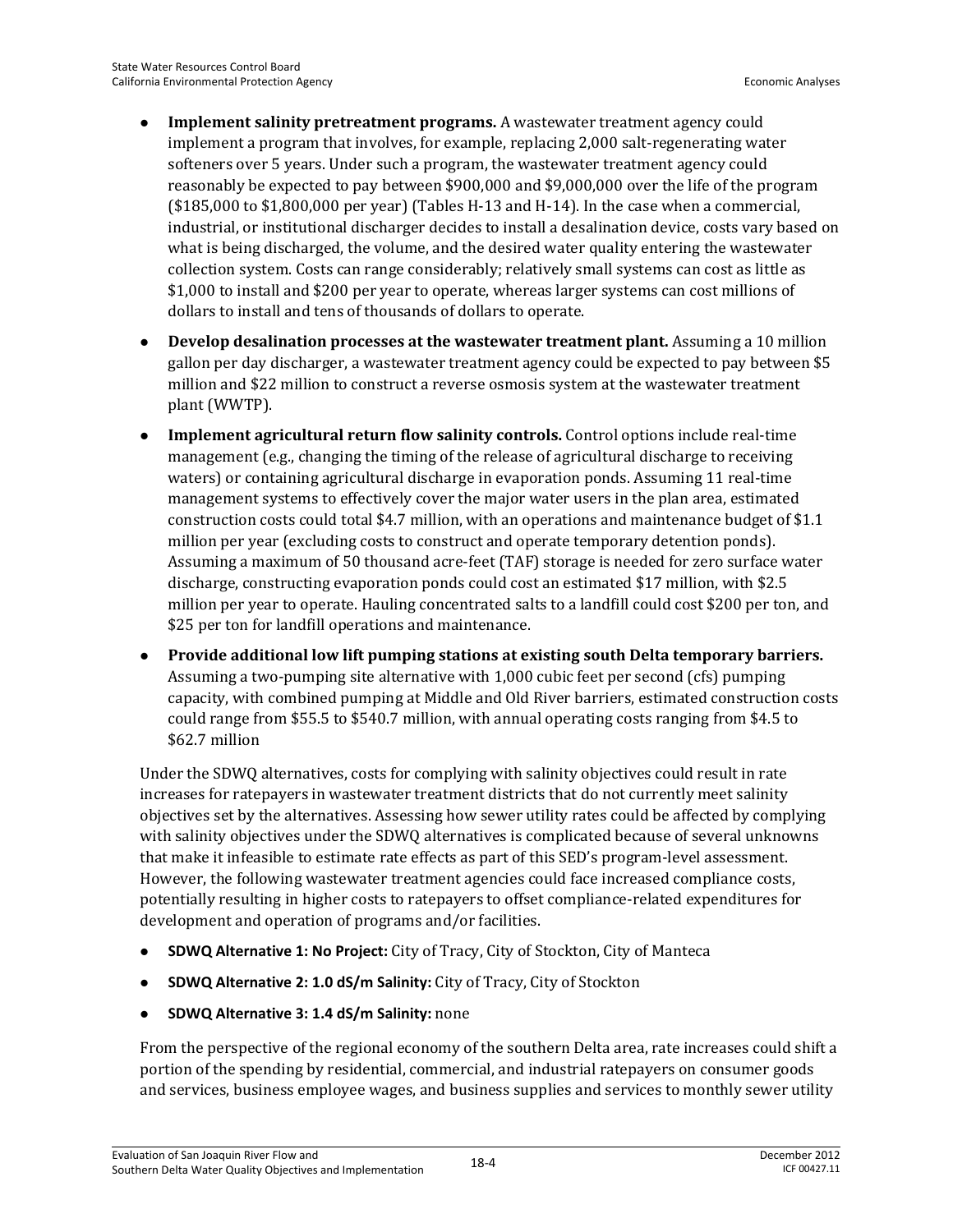bills. This shift, although somewhat speculative, would not be anticipated to affect a large percentage of overall consumer and business spending in the region but could result in relatively small losses of sales, employment, and income in several sectors of the regional economy. To some extent, these adverse regional economic effects would be offset by increased spending and employment by wastewater treatment agencies as they spend to construct and operate facilities, and establish and operate programs to achieve salinity objectives established by their NPDES permits.

# **18.3 Lower San Joaquin River and Tributaries**

This section describes modeling results and interpretation of these results for the LSJR alternatives. Because changes in flows would result both in potential costs (e.g., reduction in agricultural production due to reduced diversions) and potential benefits (e.g., improved fisheries and creation of river recreation opportunities), the analyses focus on presenting the pertinent effects as opposed to classifying effects as either costs or benefits.

# **18.3.1 Changes in Hydrologic Conditions**

Each of the LSJR alternatives considered in this chapter is defined by a specified percentage of the unimpaired flow requirement for the Stanislaus, Tuolumne, and Merced Rivers. Specific requirements of the LSJR alternatives are presented in Chapter 3, *Alternatives Description*, Section 3.3, *Lower San Joaquin River (LSJR) Alternatives*.

As discussed in greater detail in Appendix G, *Agricultural Economic Effects of Lower San Joaquin River Flow Alternatives*, allowable monthly diversions under the LSJR alternatives were estimated using the State Water Board's Water Supply Effects (WSE) model. The WSE model is a monthly water balance spreadsheet model that estimates allowable surface water diversions and reservoir operations needed to achieve the target flow requirements of the LSJR alternatives on the three eastside tributaries. For the purposes of this analysis, these monthly values were added together for a given year and presented as annual allowable diversions in TAF increments. The diversion estimates, presented as changes from baseline, were then used to drive the analysis of agricultural production effects, hydropower generation effects, recreation and fishery effects, and regional economic effects presented later in this chapter. Estimates of the surface water diversions allowable under baseline were obtained directly from the "Current (2009) Conditions" CALSIM II model run from the California Department of Water Resources' (DWR) *State Water Project Delivery Reliability Report*, *2009* (2010).

Table 18-2 summarizes the average difference in allowable diversions above or below baseline, and the average percent difference from baseline, for each of the three eastside tributaries and the entire LSJR watershed across 82 years (1922–2003) of modeling simulation. Water supplies and related conditions in the watersheds are highly variable over time. For a particular LSJR alternative, the diversions estimated for a given year may be above or below that same year's estimate for the baseline. In general, as the percent of unimpaired flow increases, the average difference in diversions for a particular alternative relative to baseline increases (i.e., greater diversion reductions would be needed to accommodate the increase in unimpaired flow).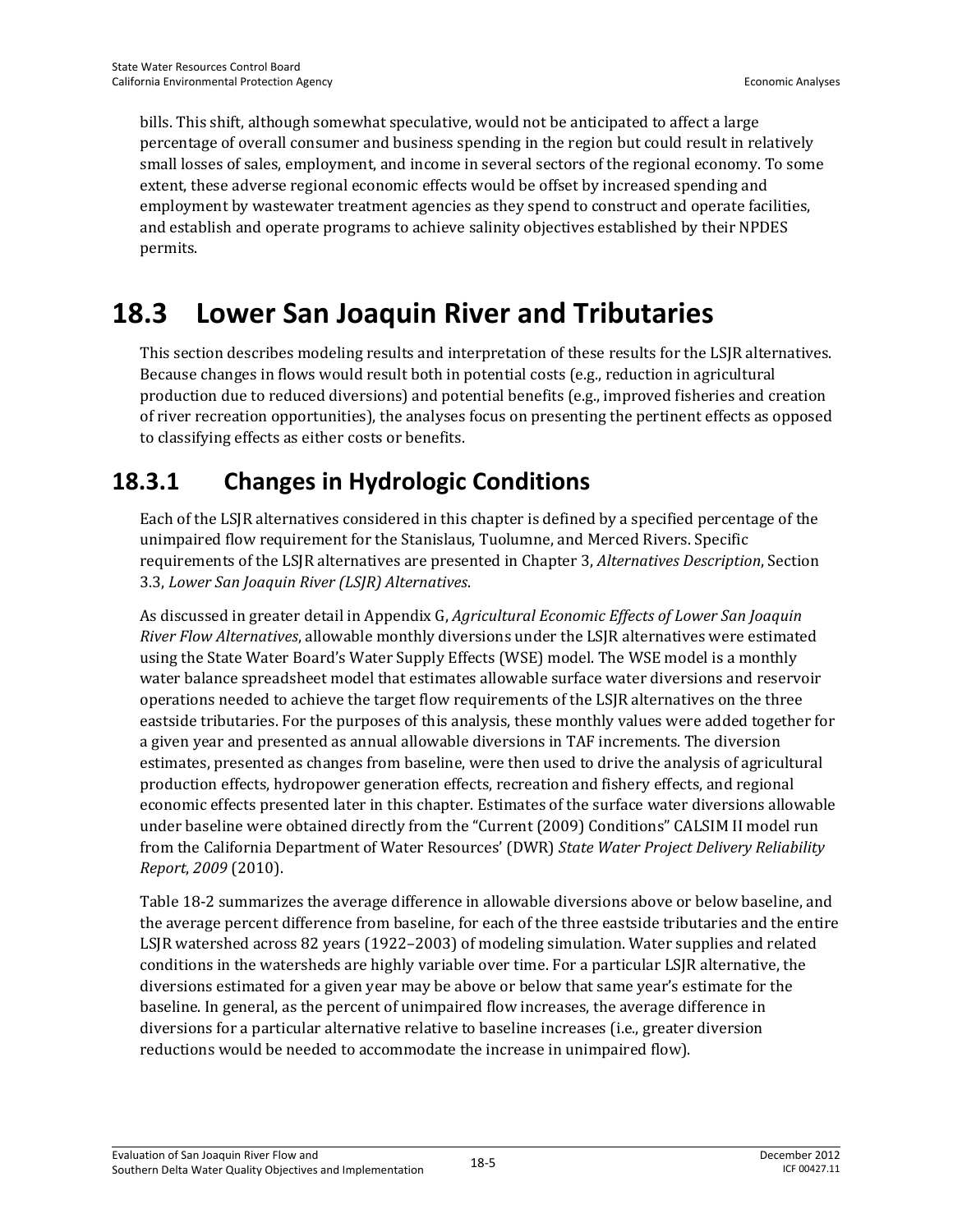|                          | <b>Stanislaus</b> | Tuolumne | Merced | LSJR Watershed |  |  |
|--------------------------|-------------------|----------|--------|----------------|--|--|
| LSJR Alternative         | (TAF)             | (TAF)    | (TAF)  | (TAF)          |  |  |
| LSJR Alternative 2       | $+76$             | -5       | $-10$  | $+64$          |  |  |
| LSJR Alternative 3       | -6                | $-172$   | $-87$  | $-264$         |  |  |
| LSJR Alternative 4       | $-119$            | $-328$   | $-163$ | $-610$         |  |  |
|                          | (%)               | (%)      | (%)    | (%)            |  |  |
| LSJR Alternative 2       | $+14$             | $\lt$ -1 | $-2$   | $+3$           |  |  |
| LSJR Alternative 3       | $-1$              | $-19$    | $-16$  | $-13$          |  |  |
| LSJR Alternative 4       | $-21$             | $-37$    | $-31$  | $-31$          |  |  |
| TAF = thousand acre-feet |                   |          |        |                |  |  |

**Table 18-2. Average Difference in Diversions Above or Below Baseline, with Average Percent Difference from Baseline, for Each of the Three Eastside Tributaries and the Entire LSJR Watershed Across 82 Years of WSE Model Simulation** 

As shown in Table 18-2, potential diversion reductions on the Stanislaus River are generally less than those potentially needed on the Tuolumne and Merced Rivers. This is due to the generally higher level of existing flows on the Stanislaus River. As a result, under LSJR Alternative 2, average diversions on the Stanislaus River are predicted to be higher than under baseline, potentially offsetting reductions on the Tuolumne and Merced Rivers and yielding a net increase of about 3 percent in diversions across the watersheds. Conversely, under LSJR Alternatives 3 and 4, diversions on all three rivers would be reduced, resulting in predicted total average diversion reductions of 13 percent and 31 percent, respectively.

## **18.3.2 Effects on Agricultural Production**

## **Introduction**

The analysis in this section focuses on the potential economic effects on agricultural production from estimated changes in allowable surface water diversions needed to meet the requirements of the LSJR alternatives. Agricultural production in the tributary watersheds is dependent on irrigation water supply from various sources, including surface water diversions, groundwater pumping, and deliveries from the state and federal water projects [State Water Project (SWP) and the Central Valley Project (CVP)]. The LSJR alternatives have the potential to affect the amount of allowable surface water diversions, and, hence, the amount of agricultural production dependent on those diversions.

As described in detail in Appendix G, *Agricultural Economic Effects of Lower San Joaquin River Flow Alternatives*, the analysis in this section includes two major steps. First, the effects on allowable surface water diversions for each of the LSJR alternatives are estimated relative to baseline using the WSE model. For the purposes of the analysis, baseline conditions are those representing what existed in the tributary watersheds in 2009. Second, the Statewide Agricultural Production (SWAP) model is used to estimate the direct effect of these changes on agricultural production and related revenues.

The allowable surface water diversions and associated agricultural production generated by SWAP for each of the LSJR alternatives are compared to those estimated for baseline. The net difference is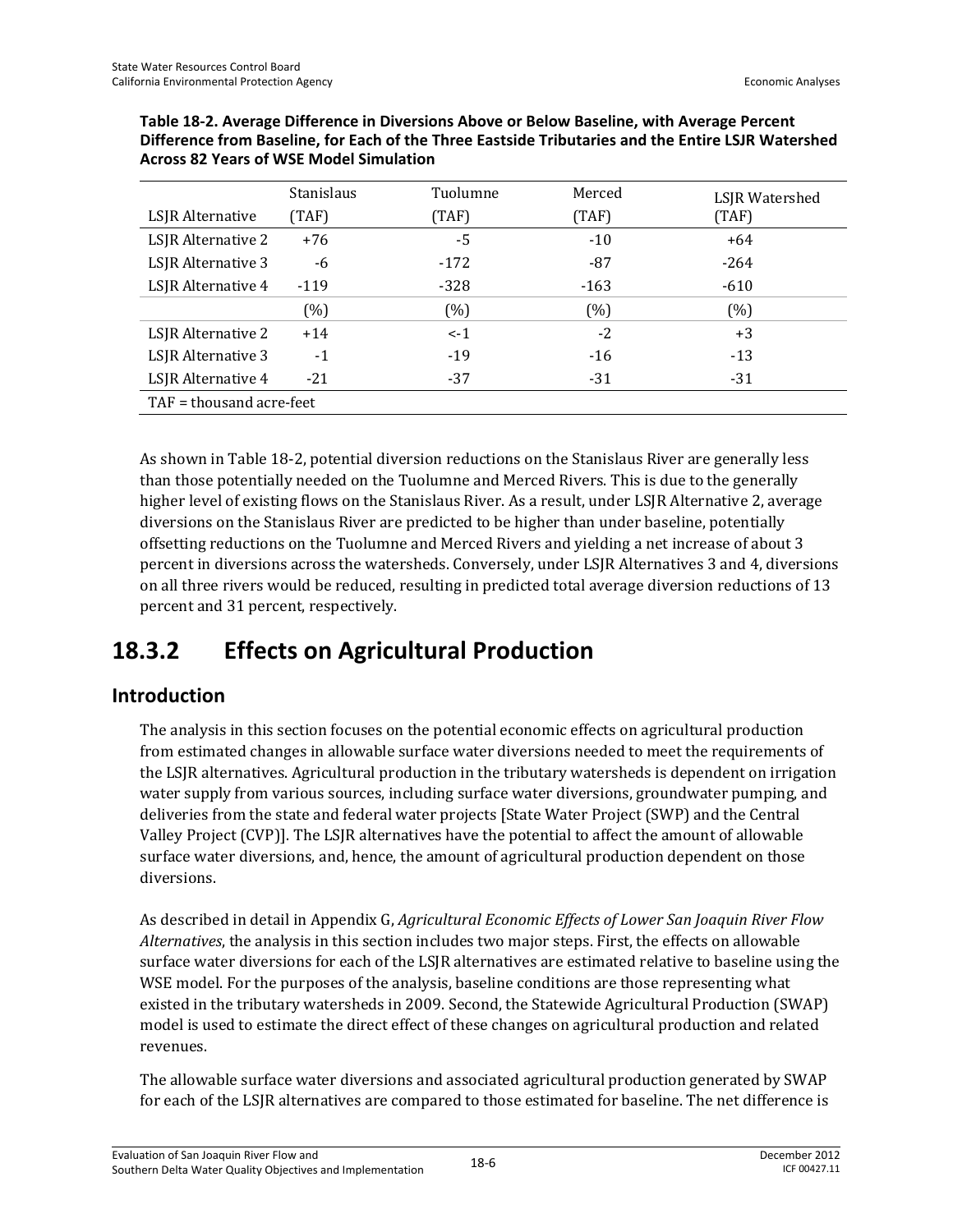the agricultural production attributed to implementing that alternative. The analyses incorporate several conservative assumptions as detailed in Appendix G, including, notably, no increased use of groundwater to augment water supply. In general, as flow requirements on each of the rivers increase, the surface water diversions would need to decrease, with a corresponding effect on agricultural production.

The potential cost to farmers to pump groundwater to offset the loss of surface water supplies is discussed in detail in Appendix H, *Evaluation of Methods of Compliance*. As discussed in Appendix H, groundwater pumping may be viable for water diverters that experience a reduction in surface water diversions. Operations and maintenance costs to operate new groundwater wells, or to increase operation of existing wells, are highly variable. Factors affecting costs include pump efficiency, depth of well, cost of electricity, volumetric flow, cost of materials for maintenance (lubrication, replacement parts, etc.), proximity to water distribution system, and staff needed to maintain equipment and facilities. Based on electricity costs and other assumptions developed in Appendix H, electricity costs for groundwater pumping in the plan area could be expected to range between \$57.36 and \$76.48 per AF. Additional operating costs, including labor, maintenance, and replacement costs, are highly also variable and are based on the specific characteristics of a groundwater well and pumping components. As discussed in Appendix H, energy costs may represent 50–75 percent of a water utility's budget. Applying this factor to electricity costs produces a total operations and maintenance budget for groundwater pumping ranging from \$101.97 to \$152.96 per AF. For cases in which groundwater pumping is viable, this estimated per AF groundwater pumping cost would vary to some unknown extent from the surface water costs assumed in SWAP; however, it is likely that these groundwater costs would be substantially lower than the costs for surface water supplies assumed in SWAP. [Note: As part of the California Water Plan Update 1994, DWR analyzed agricultural groundwater production costs. This analysis described the average costs at specific locations within a region, including capital, operations, maintenance, and replacement costs. These costs are presented in Table H-5 in Appendix H.]

#### **Baseline Agricultural Production and Revenue Conditions**

As discussed in Appendix G, *Agricultural Economic Effects of Lower San Joaquin River Flow Alternatives*, the SWAP model was calibrated to DWR's estimates of land use and applied water data for water year 2005. This represented the most recent "normal" water year in terms of both water availability and crop prices. Annual surface water diversion changes estimated by the WSE model (summarized in Section 18.3.1, *Changes in Hydrologic Conditions*, and described in detail in Appendix G) were input to SWAP to estimate the associated agricultural production (crop acreages) and revenues (total production value) under simulated baseline, as well as under LSJR Alternatives 2, 3, and 4. Baseline results for crop acreages are shown in Table 18-3. Under baseline, total production value, which is gross crop revenues directly generated by farming operations across regions 11, 12, and 13 in the Central Valley Production Model (CVPM), was estimated by SWAP to be approximately \$2.76 billion (in 2008 dollars) (Table 18-4). CVPM regions 11, 12, and 13 include parts of San Joaquin, Stanislaus, Merced, and Madera Counties, and are representative of the crop production and acreage in the three eastside tributary watersheds and along the LSJR.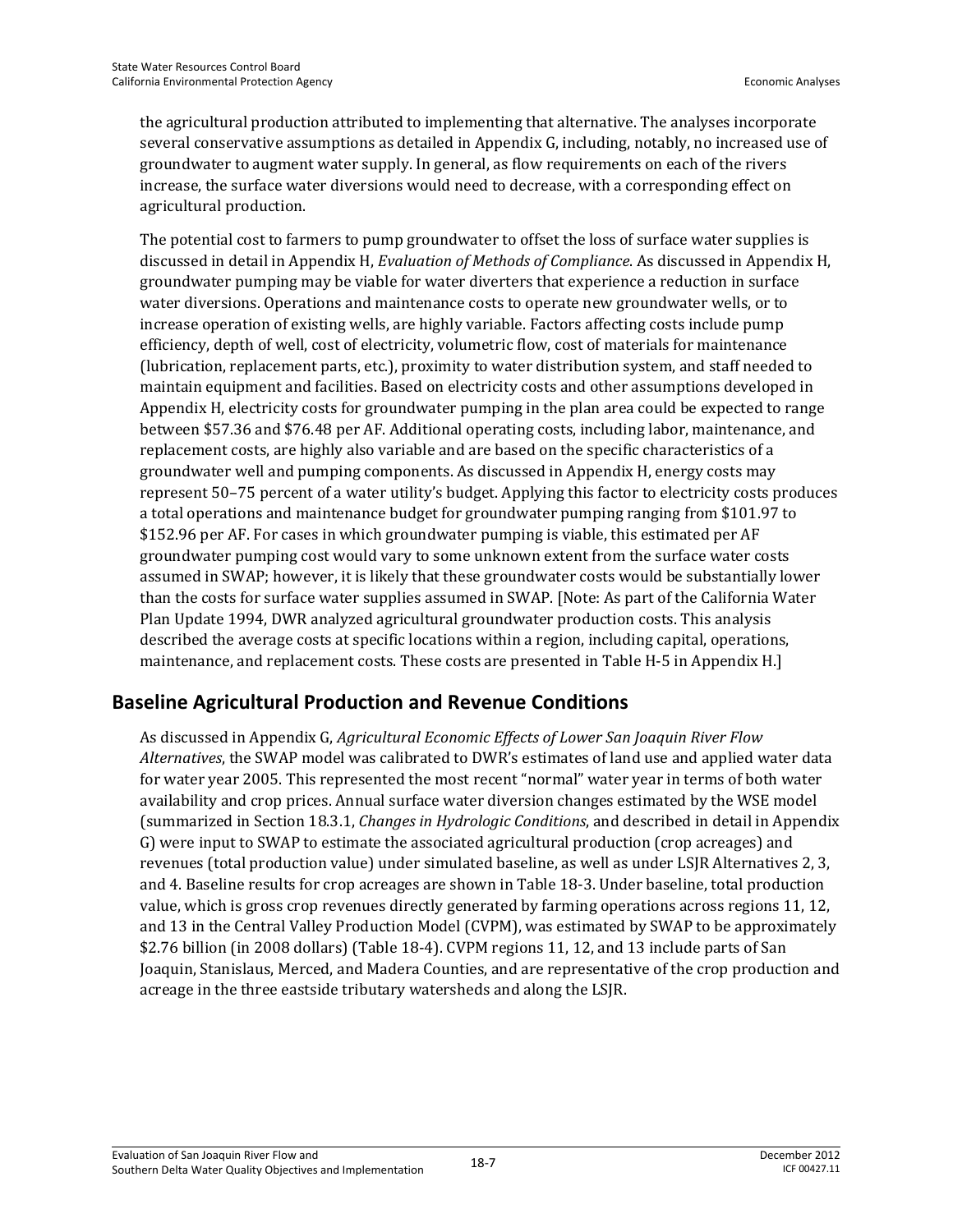|                    | Baseline | LSJR Alternative 2 |                  | LSJR Alternative 3 |                  | LSJR Alternative 4 |          |
|--------------------|----------|--------------------|------------------|--------------------|------------------|--------------------|----------|
| Crop Group         | Acreage  | Change             | % Change         | Change             | % Change         | Change             | % Change |
| Alfalfa            | 94,180   | $+660$             | $+1$             | $-3,100$           | $-3$             | $-10,760$          | $-11$    |
| Almonds/Pistachios | 295,630  | $+180$             | $-+1$            | $-610$             | $-1$             | $-2,680$           | $-1$     |
| Corn               | 137,020  | $+870$             | $+1$             | $-13,020$          | $-10$            | $-33,740$          | $-25$    |
| Cotton             | 30,660   | $+200$             | $+1$             | $-440$             | $-1$             | $-850$             | $-3$     |
| Cucurbits          | 2,700    | $\boldsymbol{0}$   | $\boldsymbol{0}$ | $-10$              | $\leftarrow$ 1   | $-150$             | $-6$     |
| Dry Bean           | 1,890    | $+10$              | $+1$             | $-40$              | $-2$             | $-180$             | $-10$    |
| Grain              | 21,220   | $+90$              | $-+1$            | $-320$             | $-2$             | $-1,340$           | $-6$     |
| Onion and Garlic   | 820      | $\mathbf{0}$       | $\mathbf{0}$     | $-10$              | $\lt$ -1         | $-60$              | $-7$     |
| Orchards           | 65,420   | $+130$             | $<+1$            | $-370$             | $-1$             | $-900$             | $-1$     |
| Other Field Crops  | 57,510   | $+6,240$           | $+11$            | $-21,550$          | $-37$            | $-42,030$          | $-73$    |
| Other Truck Crops  | 30,410   | $+10$              | $< +1$           | $-30$              | $\leftarrow$ 1   | $-1,570$           | $-5$     |
| Pasture            | 76,570   | $+3,720$           | $+5$             | $-25,290$          | $-33$            | $-54,760$          | $-72$    |
| Rice               | 4,520    | $+100$             | $+2$             | $-1,450$           | $-32$            | $-3,380$           | $-75$    |
| Safflower          | 430      | $\Omega$           | $\boldsymbol{0}$ | $-10$              | $-2$             | $-40$              | $-9$     |
| Subtropical        | 5,850    | $\mathbf{0}$       | $\boldsymbol{0}$ | $\boldsymbol{0}$   | $\theta$         | $-30$              | $-1$     |
| Sugarbeet          | 2,480    | $+10$              | $-+1$            | $\mathbf{0}$       | $\boldsymbol{0}$ | $-10$              | $-1$     |
| Tomato (fresh)     | 6,770    | $\boldsymbol{0}$   | $\boldsymbol{0}$ | $-10$              | $\leftarrow$ 1   | $-30$              | $\lt$ -1 |
| Tomato             | 12,330   | $+20$              | $-+1$            | $-70$              | $-1$             | $-230$             | $-2$     |
| (Processing)       |          |                    |                  |                    |                  |                    |          |
| Vine               | 112,390  | $+40$              | $-+1$            | $-170$             | $\lt$ -1         | $-2,980$           | $-3$     |
| <b>TOTAL</b>       | 958,800  | $+12,280$          | $+1$             | $-66,500$          | $-7$             | $-155,720$         | $-16$    |

#### **Table 18-3. Average Annual Acreage of Irrigated Crops for Baseline and Average Difference (in Acres and Percent) Between LSJR Alternatives and Baseline, by Crop Group**

## **Effects of the LSJR Alternatives on Agricultural Production and Revenue**

Table 18-3 presents the estimated average annual change in irrigated acreage of each crop type for the LSJR alternatives compared to baseline over the 82-year simulation period. Under LSJR Alternative 2, the average amount of irrigated acreage would increase slightly (1 percent) due to increased diversions on the Stanislaus River. (As described in Section 18.3.1, *Summary of Changes in Hydrologic Conditions*, average diversions on the Stanislaus River are predicted to be higher under LSJR Alternative 2 than under baseline, thereby offsetting reductions on the Tuolumne and Merced Rivers.) Under LSJR Alternatives 3 and 41, irrigated acreage would fall by an estimated 7 percent and 16 percent, respectively, as diversions are reduced on all three rivers.

 $\overline{\phantom{0}}$ 

<sup>1</sup> The SWAP analysis of agricultural effects incorporates several conservative assumptions as detailed in Appendix G, *Agricultural Economic Effects of Lower San Joaquin River Flow Alternatives,* including, notably, no increased use of groundwater to augment water supply. As previously noted, operating costs for groundwater pumping are estimated to range from \$101.97 to \$152.96 per AF. The increased use of groundwater for irrigation purposes could dampen the acreage reductions estimated by SWAP under LSJR Alternatives 3 and 4; however, relative to existing costs, production costs would likely increase, resulting in lower profits for farmers and potential changes in cropping patterns.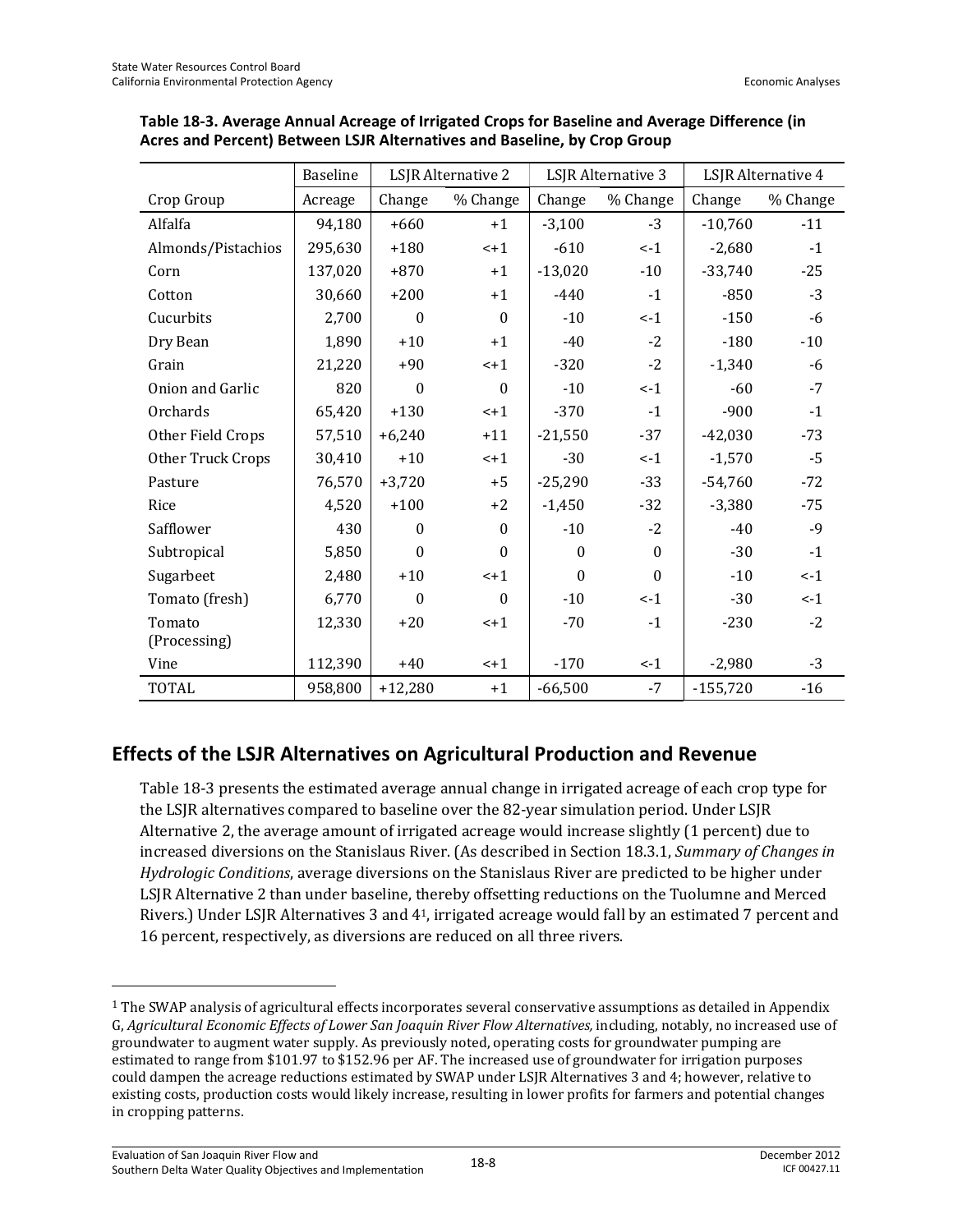The effects of these diversion changes on irrigated agriculture were estimated by the SWAP model, which simulates the decisions of farmers at a regional level based on principles of economic optimization. The model assumes that farmers maximize profit (revenue minus costs) subject to resource, technical, and market constraints. The model selects crops, water supplies, and irrigation technology that maximize profit subject to the constraints. As shown in Table 18-3, as water becomes less available across the LSJR alternatives, the model predicts that the crops most affected are rice, pasture, and field crops, followed by corn. These are affected more because they are relatively high water use, annual crops, and/or crops with lower value per acre. The low-value crop groups that cover large areas are substantially reduced as the LSJR alternatives increase from 20 percent to 60 percent of unimpaired flow.

As shown in Figures G-5 through G-9 of Appendix G, *Agricultural Economic Effects of Lower San Joaquin River Flow Alternatives*, pasture and field crops (field crops not shown in the figures) may be nearly eliminated from production in some years of extreme drought, particularly under LSJR Alternatives 3 and 4, while the high-value crops, such as vines, remain unaffected under all alternatives other than LSJR Alternative 4. Higher-value crops, such as tomatoes, are less affected by increased diversion reductions than lower-value crops because farmers are expected to fallow lower-value crops first. Perennial crops such as vines, almonds, pistachios, and sub-tropical crop groups are predicted to experience decreases in production only during prolonged extreme droughts, such as occurred in the early 1990s. On the other hand, cotton, an annual crop, is reduced in nearly all years, although not as drastically as rice, a lower-value and higher water-use crop than cotton. Safflower, shown in Figure G-9, is also a low-value crop, but given its low acreage and low water use, is relatively unaffected.

Similar to changes in crop acreages, average annual total gross crop revenues generated across CVPM regions 11, 12, and 13 are predicted to slightly increase under LSJR Alternative 2, as diversions increase on the Stanislaus River, but to fall as irrigation water becomes less available under the LSJR Alternatives 3 and 4, compared to baseline. As shown in Table 18-4, total average annual crop revenues in CVPM regions 11, 12, and 13 would increase by an estimated \$9 million, or 0.3 percent, under LSJR Alternative 2, compared to baseline revenues. Under LSJR Alternatives 3 and 4, crop production revenues are estimated to decline by \$40 million (1.5 percent) and \$124 million (4.5 percent), respectively, compared to baseline revenues.

|                                                                              |                 | Change from Baseline by LSJR Alternative (\$Millions) |                    |                    |  |
|------------------------------------------------------------------------------|-----------------|-------------------------------------------------------|--------------------|--------------------|--|
|                                                                              | <b>Baseline</b> | LSJR Alternative 2                                    | LSIR Alternative 3 | LSIR Alternative 4 |  |
| <b>Total Crop Production</b><br>Revenue<br>$(2008$ dollars)<br>(\$ Millions) | 2.760           | +9                                                    | $-40$              | $-124$             |  |
| % of Revenue                                                                 | 100             | $+0.3$                                                | $-1.5$             | $-4.5$             |  |

#### **Table 18-4. Estimated Average Annual Baseline Crop Production Revenue and Changes Associated with LSJR Alternatives 2–4**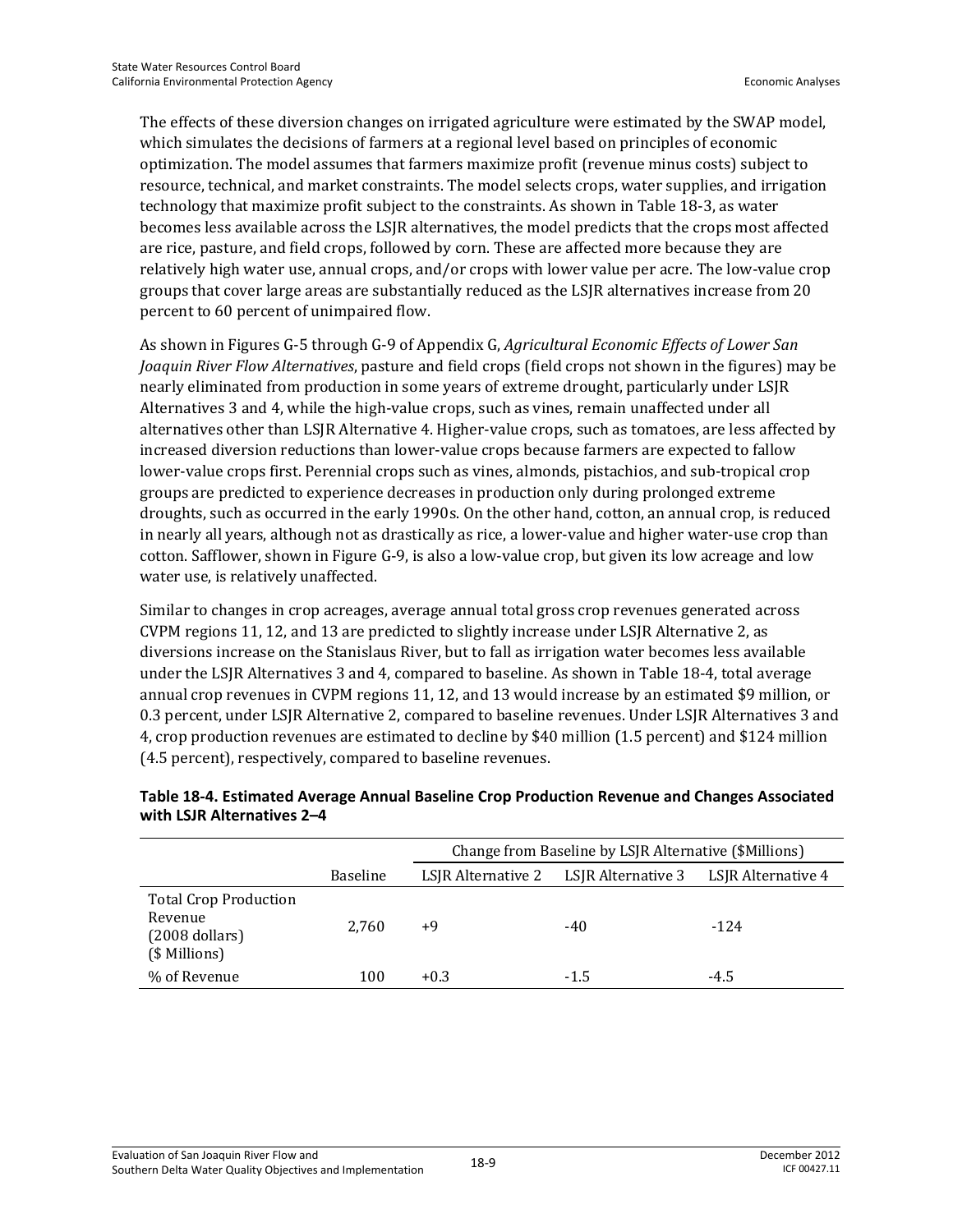Water supplies and related conditions are highly variable over time. Thus, effects on crop revenues under the LSJR alternatives may be better understood by evaluating trends characterized by an exceedance plot showing the magnitude and variability of estimated revenues across the 82 years of model simulation (1922–2003) for each of the LSJR alternatives and baseline. The exceedance plot in Figure G-10 graphically shows the expected change in total gross crop revenues under the LSJR alternatives, exceeding or falling below baseline crop revenues over time.

In summary, total agricultural production and gross crop revenues in the CVPM regions 11, 12, and 13 are expected to be higher under LSJR Alternative 2 than under baseline during most years (due to increased diversions on the Stanislaus River that would offset decreased diversions on the Tuolumne and Merced Rivers). For LSJR Alternatives 3 and 4, irrigated acreage and crop revenue are anticipated to decline because of lower diversions on all three eastside tributaries. On average, under LSJR Alternative 2, the annual amount of acreage irrigated across regions 11, 12, and 13 would increase by about 1 percent, and gross crop revenues are predicted to increase by 0.3 percent, compared to baseline levels. Under LSJR Alternatives 3 and 4, reduced diversions would result in an estimated average annual decrease in irrigated acreage of about 7 percent under LSJR Alternative 3, and of 16 percent under LSJR Alternative 4. Average annual crop revenues in regions 11, 12, and 13 are predicted to fall by 1.4 percent under LSJR Alternative 3 and by 4.5 percent under LSJR Alternative 4.

# **18.3.3 Effects on Hydropower Generation**

## **Introduction**

The analysis in this section, as explained in greater detail in Appendix J, *Hydropower and Electric Grid Analysis of Lower San Joaquin River Flow Alternatives*, provides estimates of the potential effects of the LSJR alternatives on hydropower generation on the three eastside tributaries. The LSJR alternatives propose to alter the February–June flow on the Stanislaus, Tuolumne, and Merced Rivers, which would be expected to affect reservoir operations, surface water diversions, and the associated timing and amount of hydropower generation from reservoirs on the tributaries. Results from the WSE model are used in this analysis to estimate the effects of the LSJR alternatives on reservoir releases and storage (elevations head) and allowable diversions to off-stream generation facilities, then calculates the associated change in monthly and annual amounts of energy produced. The results of the analysis in Appendix J provide input for calculations of estimated changes in hydropower generation revenues under the LSJR alternatives.

To calculate the direct effects of the LSJR alternatives on revenue for the hydropower plants within the plan area, the monthly price of power was multiplied by the estimated monthly change in power generated over the 82-year simulation period. The price of power used in the analysis represents the value at the 80th percentile of average hourly power prices available from the Independent System Operators (ISO) for each month during 2006 (in other words, the value at which 80 percent of the hourly prices were lower), and adjusting to 2008 dollars using *Engineering News-Record* (*ENR*) Building Cost Indices<sup>2</sup>. Prices for 2006 were used in the calculations because they most closely matched the median of all years in the range of available data from 1998 to 2008. Figure 18- 1 shows the monthly average ISO prices from 1998 to 2008 and the median of all years, and shows that the 2006 prices closely followed the median. The 2006 80th percentile prices and ENR indices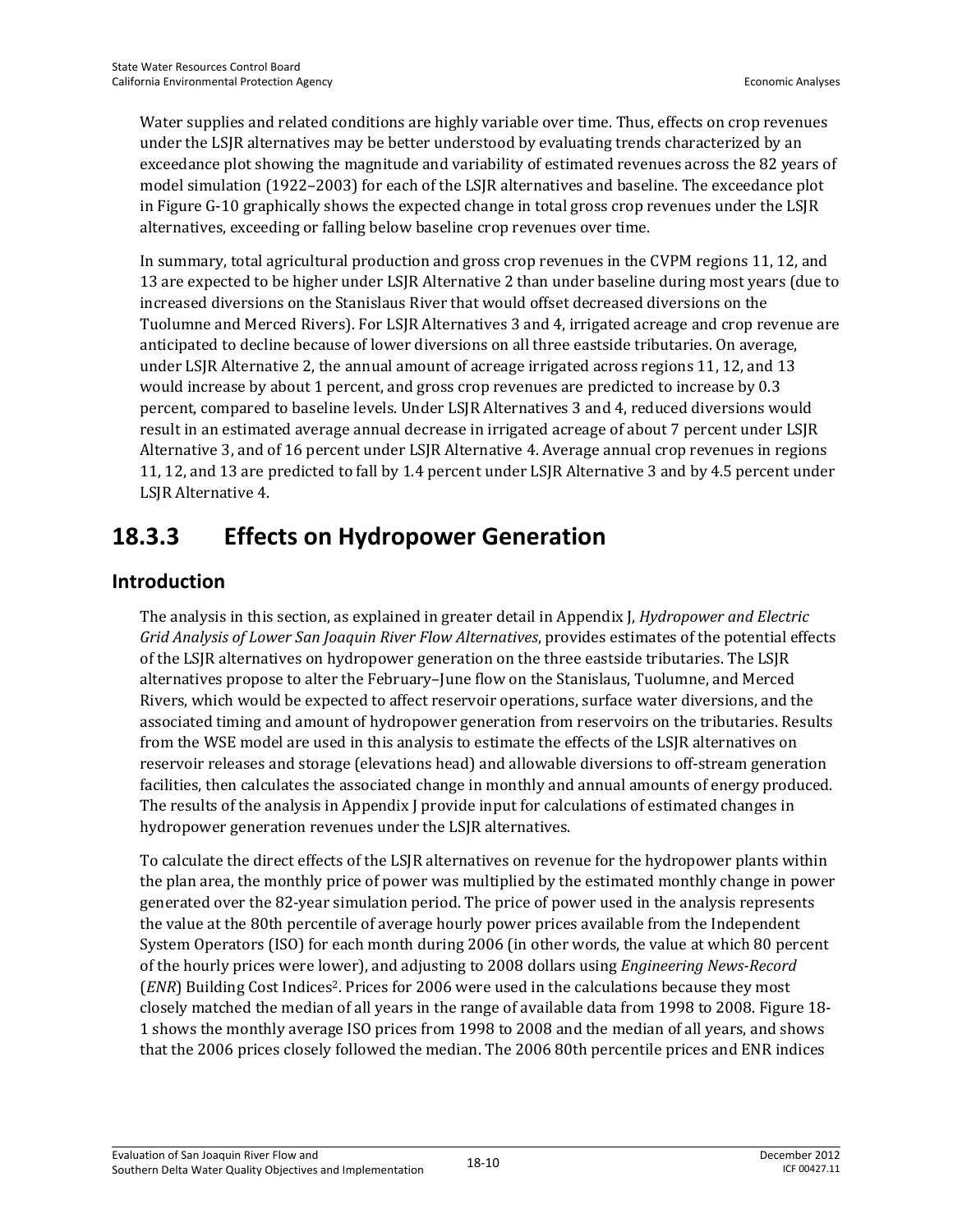are presented by month in Table18-5. Note that use of monthly power prices at the 80 percentile of hourly prices is considered a conservative approach to estimating hydropower revenue impacts because, as presented, power prices have historically been lower than this value. As a result, the estimated revenue impacts of the LSJR alternatives likely overstate actual effects.



**Figure 18-1. Monthly Average Price and Median Monthly Average Price of Power 1998– 2008** 

<sup>2</sup> The *ENR* Building Cost Index, which has been issued since 1915, is widely used throughout the U.S. construction industry as a benchmark for measuring inflation.

<u>.</u>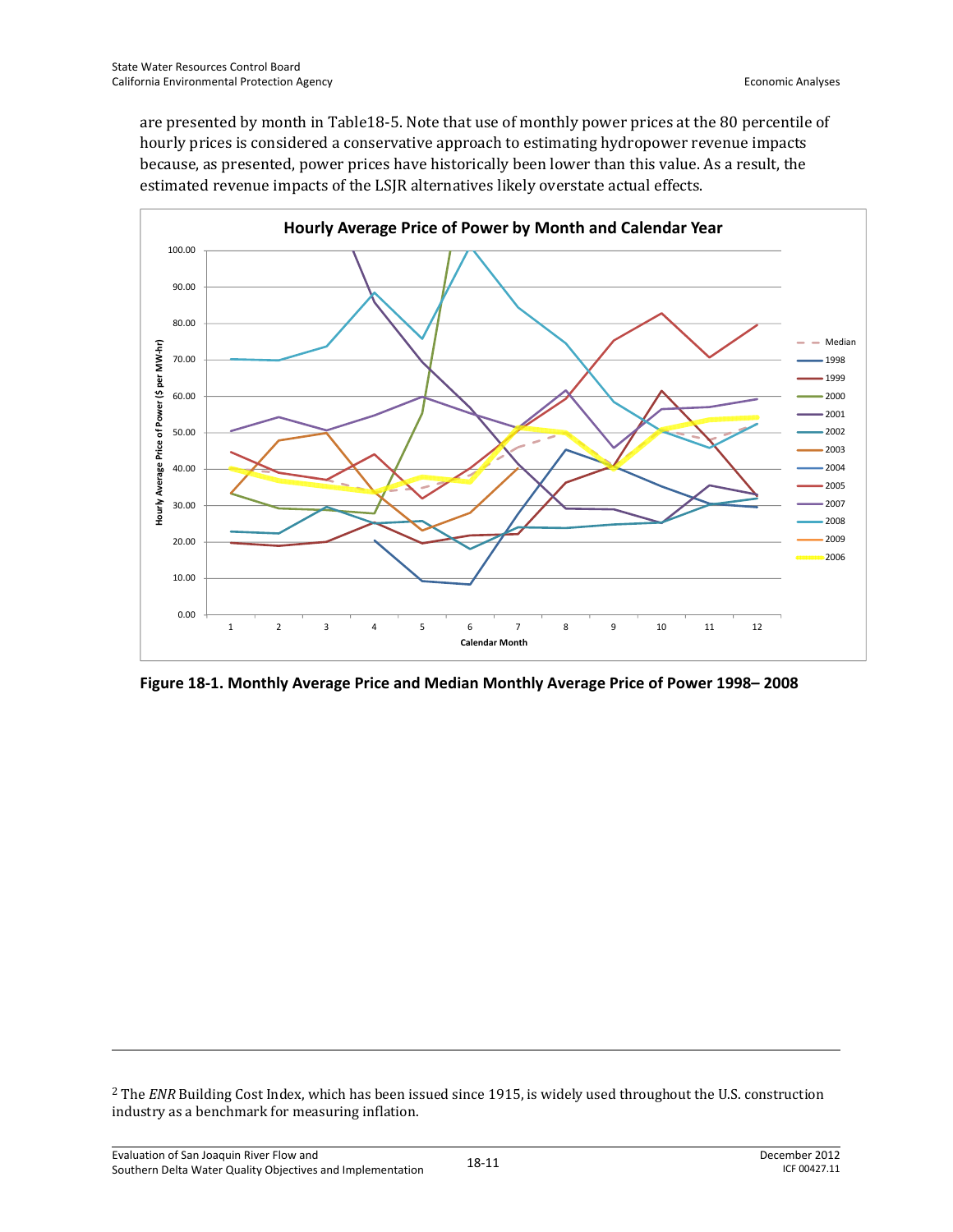|                |                      |                                                        | <b>ISO Power Price</b>                           |
|----------------|----------------------|--------------------------------------------------------|--------------------------------------------------|
| Calendar Month | 2006 ISO Power Price |                                                        | Adjusted by Building<br><b>Cost Index Factor</b> |
|                | $NWh$ (\$2006)       | <b>Building Cost Index</b><br><b>Adjustment Factor</b> | \$/MWh (\$2008)                                  |
| 1              | 56.46                | 1.0900                                                 | 61.54                                            |
| 2              | 47.86                | 1.0886                                                 | 52.11                                            |
| 3              | 43.81                | 1.0927                                                 | 47.87                                            |
| 4              | 47.48                | 1.0934                                                 | 51.92                                            |
| 5              | 51.83                | 1.0938                                                 | 56.69                                            |
| 6              | 54.31                | 1.0949                                                 | 59.46                                            |
| 7              | 61.49                | 1.0912                                                 | 67.10                                            |
| 8              | 61.22                | 1.0896                                                 | 66.70                                            |
| 9              | 51.25                | 1.0891                                                 | 55.82                                            |
| 10             | 58.63                | 1.0456                                                 | 61.30                                            |
| 11             | 63.76                | 1.0404                                                 | 66.34                                            |
| 12             | 64.31                | 1.0435                                                 | 67.11                                            |

#### **Table 18-5. Selected 80th Percentile of Hourly Prices from 2006 and Factors used to Escalate to 2008 Dollars**

Note: The 2006 ISO power price is the 80th percentile of hourly prices within each month during the 2006 calendar year. The 2006 prices were adjusted to 2008 dollars using the *Engineering News-Record* Building Cost Index.

MWh = megawatt hours

## **Baseline Hydropower Generation and Revenue Conditions**

For each of the LSJR alternatives, the analysis presented in Appendix J, *Hydropower and Electric Grid Analysis of Lower San Joaquin River Flow Alternatives*, estimated the amount of hydropower that would be generated from the various facilities on the three eastside tributaries for comparison with the amount generated under baseline. Baseline numbers are those from the "Current (2009) Conditions" CALSIM II model run from DWR's *State Water Project Delivery Reliability Report, 2009* (2010).

As shown in Table 18-6, average annual baseline hydropower generation was estimated to total 1,607 gigawatt hours (GWh), distributed as follows among hydropower facilities: facilities on the Stanislaus River, 36 percent; facilities on the Tuolumne River, 39 percent; and facilities on the Merced River, 25 percent. Baseline revenues associated with this baseline hydropower generation are estimated to be about \$94.8 million (Table 18-7).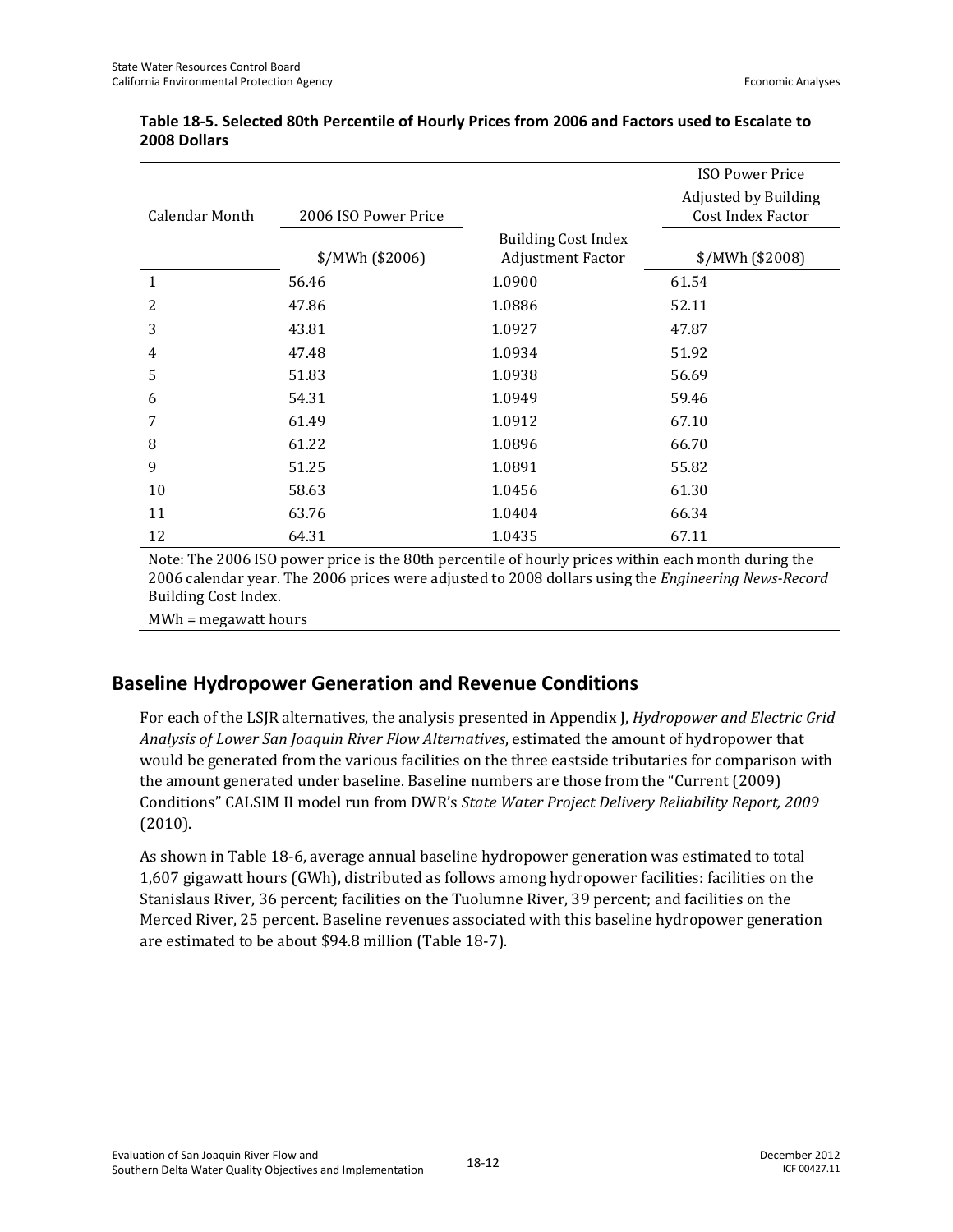|                            | <b>Stanislaus</b> | Tuolumne | Merced       | All Tributaries |  |
|----------------------------|-------------------|----------|--------------|-----------------|--|
| Alternative                | (GWh)             | (GWh)    | (GWh)        | (GWh)           |  |
| <b>Baseline</b>            | 577               | 628      | 403          | 1,607           |  |
| LSJR Alternative 2         | $+7$              | $-1$     | $\mathbf{0}$ | +6              |  |
| LSJR Alternative 3         | $-20$             | $-11$    | $-7$         | $-38$           |  |
| LSJR Alternative 4         | $-33$             | $-19$    | $-16$        | -68             |  |
| Note: Numbers are rounded. |                   |          |              |                 |  |
| $GWh = gigawatt hours$     |                   |          |              |                 |  |

#### **Table 18-6. Average Annual Baseline Hydropower Generation and Difference from Baseline by Tributary**

**Table 18-7. Average Annual Baseline Hydropower Revenue and Difference from Baseline by Tributary** 

|                    | Stanislaus   | Tuolumne     | Merced       | <b>All Tributaries</b> |
|--------------------|--------------|--------------|--------------|------------------------|
| Alternative        | (\$)         | (\$)         | (\$)         | (\$)                   |
| <b>Baseline</b>    | 34,018,000   | 36,863,000   | 23,958,000   | 94,839,000             |
| LSJR Alternative 2 | 693,000      | 59.0001      | 100,000      | 852,000                |
| LSJR Alternative 3 | $-1,092,000$ | $-803,000$   | $-551,000$   | $-2,447,000$           |
| LSJR Alternative 4 | $-2,193,000$ | $-1,623,000$ | $-1,238,000$ | $-5,055,000$           |

Note: Revenues shown in 2008 dollars.

 $<sup>1</sup>$  An increase is revenue is explained by the shift in power generation over the year from a lower price</sup> to a higher price. Although the overall generation is lower, the change in price leads to higher revenue (e.g., shifting an equal generation January–April to June–October would result in increased revenue due to higher prices charged for energy).

## **Effects of the LSJR Alternatives on Hydropower**

Table 18-6 also summarizes the change in average annual hydropower generation on each of the tributaries due to the LSJR alternatives. Generally, as the percent of unimpaired flow increases, the amount of power generated annually is reduced. As shown in table 18-6, total hydropower generation would increase by 6 GWh under LSJR Alternative 2; decline by 38 GWh under LSJR Alternative 3; and decline by 68 GWh under LSJR Alternative 4. These changes are represented by percent in Table 18-8, with reduction in total hydropower generation ranging from no change to 5 percent of baseline.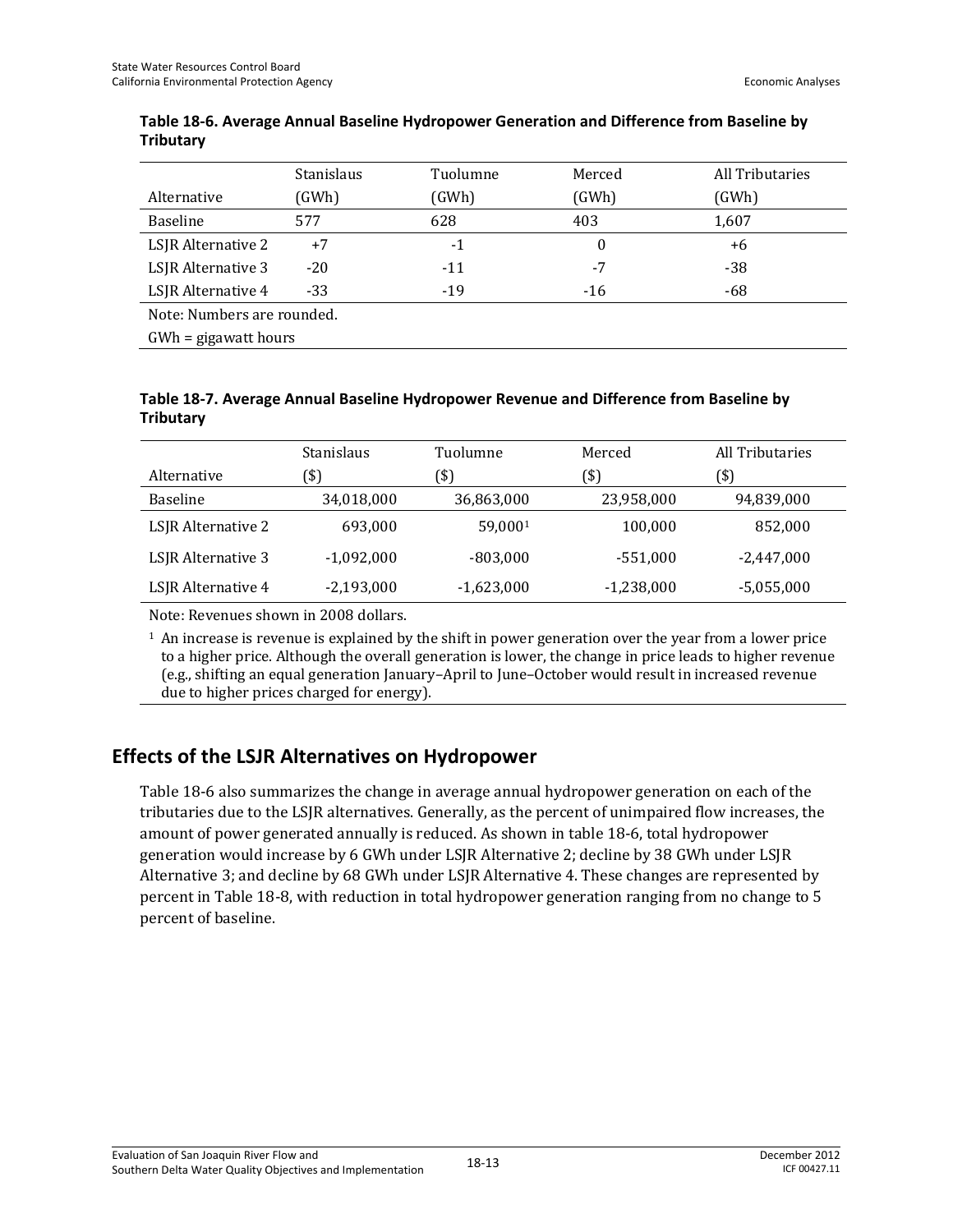| Alternative                | <b>Stanislaus</b> | Tuolumne | Merced | All Tributaries |  |
|----------------------------|-------------------|----------|--------|-----------------|--|
| <b>Baseline</b>            |                   |          |        |                 |  |
| LSJR Alternative 2         | + 1               |          |        |                 |  |
| LSJR Alternative 3         | -4                | $-2$     | $-2$   | $-2$            |  |
| LSJR Alternative 4         | -6                | -3       | -4     | -4              |  |
| Note: Numbers are rounded. |                   |          |        |                 |  |

#### **Table 18-8. Average Annual Hydropower Generation as Percent Change from Baseline by Tributary**

An evaluation of the monthly pattern of the average change (over the 82 years of simulation) in hydropower generation is presented in Appendix J.

Under the LSJR alternatives, total average annual revenues generated by hydropower generation on the three rivers are estimated to increase by \$852,000 under LSJR Alternative 2; decline by \$2.45 million under LSJR Alternative 3; and decline by \$5.01 million under LSJR Alternative 4, compared to revenues under baseline (Table 18-7). The revenue reductions, compared to baseline revenues, would be relatively small under LSJR Alternative 2 (0 percent), but would rise to 3 percent under LSJR Alternative 3 and to 4 percent under LSJR Alternative 4 (Table 18-9).

**Table 18-9. Average Annual Hydropower Revenue as a Percent Difference from Baseline by Tributary** 

|                    | <b>Stanislaus</b> | Tuolumne       | Merced | All Tributaries |
|--------------------|-------------------|----------------|--------|-----------------|
| Alternative        | (%)               | (0/0)          | (0/0)  | (%)             |
| LSJR Alternative 2 | $+2$              | 0 <sup>1</sup> |        | 0.9             |
| LSJR Alternative 3 | $-3$              | $-2$           | $-2$   | -3              |
| LSJR Alternative 4 | -h                | -4             | -5     | -4              |

Note: Numbers are rounded.

 $<sup>1</sup>$  An increase is revenue is explained by the shift in power generation over the year from a lower</sup> price to a higher price. Although the overall generation is slightly lower, the change in price leads to higher revenue. (e.g. shifting an equal generation from January–April to June–October would result in increased revenue due to higher prices charged for energy).

## **18.3.4 Effects on Fisheries and Recreation**

This section addresses potential economic effects related to predicted changes in aquatic and recreational resource conditions. Because certain physical impacts on these resources, such as changes in fish populations, cannot be reliably predicted, related economic effects are correspondingly difficult to evaluate with certainty. As a result, the analysis of aquatics- and recreation-related economic effects is necessarily more qualitative.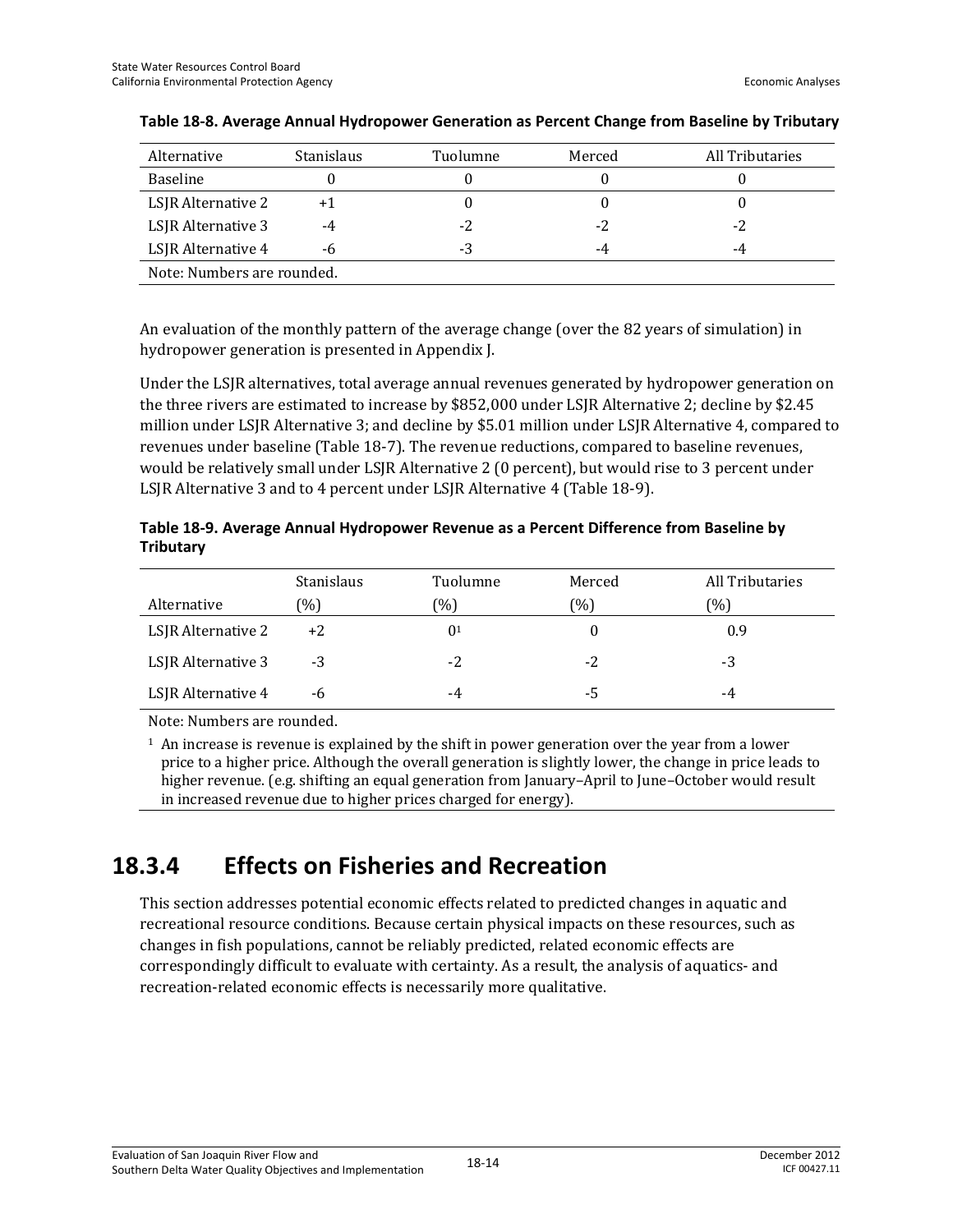#### **Fisheries**

#### **Background**

Fishing is a common recreational activity on the rivers and reservoirs of the plan area. As discussed in greater detail in Chapter 7, *Aquatic Resources*, the mainstem LSJR and three eastside tributaries support several warmwater game fish populations, such as smallmouth and largemouth bass, sunfish, and catfish, and a variety of native fishes, such as hardhead, Sacramento pikeminnow, Sacramento sucker, sculpin, and lamprey. The mainstem LSJR and the major LSJR tributaries also provide habitat for coldwater species, such as trout and Chinook salmon. Historically, the Upper SJR supported abundant populations of spring- and fall-run Chinook salmon and steelhead. Today, however, only small populations of fall- and late fall–run Chinook salmon and steelhead are found in the mainstem LSJR and the major LSJR tributaries.

Among the game fish available in the mainstem LSJR and tributaries, the following species are the most commonly caught by recreational anglers.

- LSJR: catfish and smallmouth bass
- Stanislaus River: catfish, crappie, largemouth bass, and smallmouth bass
- Tuolumne River: Chinook salmon
- Merced River: catfish and smallmouth bass

The tributary reservoirs are home to a variety of fish species, including rainbow trout, brown trout, largemouth bass, smallmouth bass, black bass, sunfishes, kokanee, blue gill, catfish, carp, and crappie. Recreational anglers typically fish from the shore or boats for the following species on tributary reservoirs.

- New Don Pedro Reservoir: bass, trout, salmon, crappie, bluegill, catfish, and king salmon
- New Melones Reservoir: bass, rainbow trout, brown trout, blue gill, catfish, carp, and crappie
- Lake McClure Reservoir: bass, trout, blue gill, catfish, sunfishes, and crappie

Historical (1990s and early 2000s) estimates of fishing activity at the major recreation areas within tributary watersheds are identified in Table 18-10. As shown, fishing-only recreation on the tributary rivers totaled an estimated 5,200 angler days annually along the lower Stanislaus River; 34,900 angler days annually along the lower Tuolumne River; and an estimated 57,500 angler days annually on the Merced River. (Reservoir fishing is combined with boating and other activities within the affected watersheds.)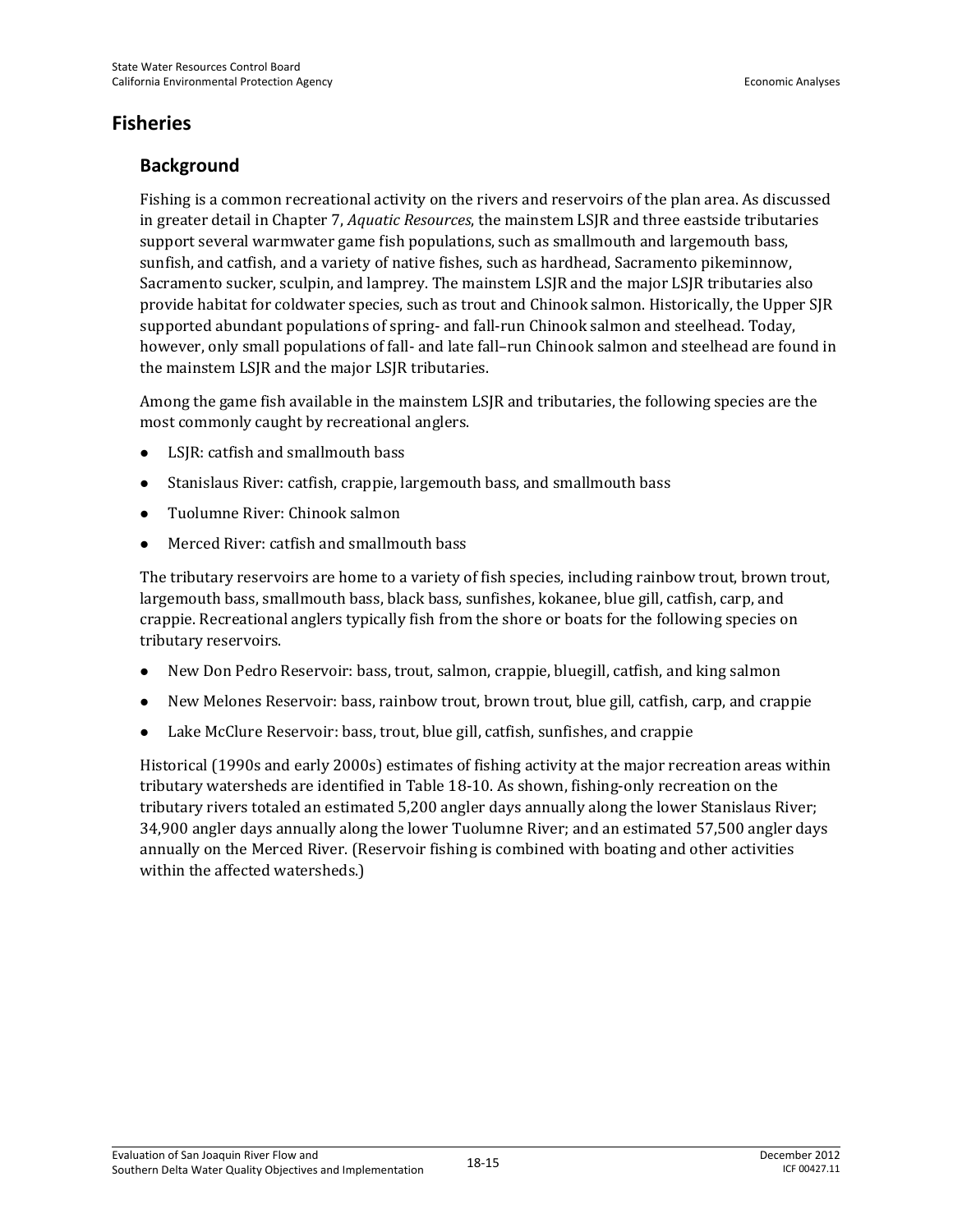| Watershed/Recreation |                          | <b>Estimated Recreation</b>   |                                       |
|----------------------|--------------------------|-------------------------------|---------------------------------------|
| Area                 | Counties                 | Days (Year)                   | Type of Activities                    |
| Stanislaus           | San Joaquin, Calaveras,  |                               |                                       |
| <b>New Melones</b>   | Tuolumne, Stanislaus     |                               |                                       |
| Reservoir            |                          | 498,000 (1992) <sup>1</sup>   | All activities                        |
| Tulloch Reservoir    |                          | 800,000 (unk) <sup>2</sup>    | All activities                        |
|                      |                          |                               |                                       |
|                      |                          | 122,000 (1992)                |                                       |
|                      |                          | 5,200 (average of             | All activities                        |
| Stanislaus River     |                          | 1999/2000) <sup>3</sup>       | Fishing only                          |
| Tuolumne             | Tuolumne, Stanislaus     |                               |                                       |
| Don Pedro Reservoir  |                          | $407,000$ (average of         |                                       |
|                      |                          | 1999-2008) <sup>4</sup>       | All activities                        |
| Tuolumne River       |                          | 150,000 (1992) <sup>5</sup>   | Water-related and<br>wildlife viewing |
|                      |                          | 34,900 (2000)6                | Fishing only                          |
| Merced               | Mariposa, Merced         |                               |                                       |
| Lake McClure         |                          | 1,400,000 (2010) <sup>7</sup> | All activities                        |
| Merced River         |                          | 73,000 (unk) <sup>8</sup>     | Water-related<br>activities           |
| Lower San Joaquin    | San Joaquin, Stanislaus, | 157,000 (unk) <sup>9</sup>    | Boating and fishing                   |
| River                | Merced                   | 57,500 (2000) <sup>10</sup>   | Fishing only                          |

#### **Table 18-10. Estimated Use of Affected Recreation Areas**

Unk = unknown

<sup>1</sup> As cited in SJRG 1999; use is measured in 12-hour recreation visitor days (RVDs).

2 As cited in USBR 2011.

3 Derived based on information from CDFG 2001a and 2001b; includes reach of the river from Goodwin Dam (Tulloch Reservoir) downstream to the McHenry Avenue bridge near Meyers.

- 4 As cited in TID & Merced ID 2011.
- 5 As cited in SJRG 1999; use is measured in 6-hour RVDs.

6 Derived based on information from Gallo 2002. Note that estimates in Table 20 of the report were adjusted to account for all visitors; as stated in the referenced report, county residents account for an estimated 51 percent of all recreation days.

- 7 As cited in Merced ID 2011.
- 8 As cited in SJRG 1999; use is measured in 6-hour RVDs.
- 9 As cited in SJRG 1999; use is measured in 6-hour RVDs.

10 Derived based on information from Gallo 2002. Note that estimates in Table 20 were adjusted to account for all visitors; as stated in the referenced report, county residents account for an estimated 51 percent of all recreation days.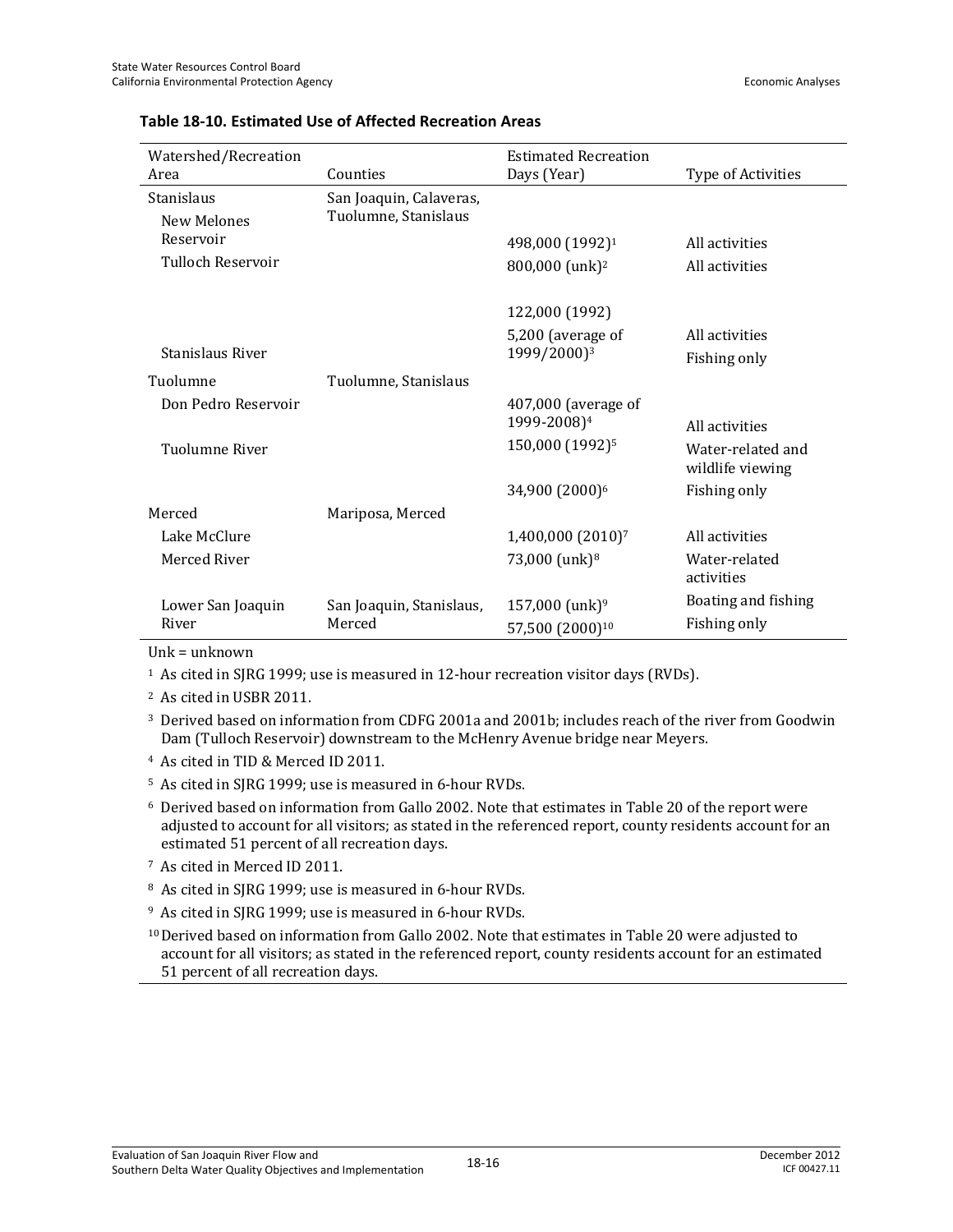#### **Effects of the LSJR Alternatives**

The effects of the LSJR alternatives on aquatic resources, including discussions of the potential beneficial and negative impacts of each alternative, are discussed in detail in Chapter 7, *Aquatic Resources*, and are summarized in Table 7-1. Releases from major reservoirs on the LSJR tributaries are made in response to multiple operational objectives, including flood management, downstream diversions, instream fisheries flows, instream water quality flows, and releases to meet water quality and flow objectives at Vernalis. Under the LSJR Alternatives, increased flows would largely be confined within existing channels, would not increase flood flows, would be within the range of historical flows, and would have timing similar to historical flows. As a result, increased flows from the LSJR alternatives are not anticipated to cause substantial adverse impacts on fish species in the tributary watersheds and LSJR, with the exception of specific effects on the Stanislaus River under LSJR Alternative 2.

Under LSJR Alternative 2, the Stanislaus River would experience flows that, in general, are lower than flows under baseline, particularly during the February–June period. The lower flows may substantially decrease the quantity and quality of spawning, rearing, and migration habitat; increase exposure of fish to pollutants; increase predation risks; and substantially change fish transport flows. Changes in flow, water temperature, and water quality also may increase fish disease risk. Additionally, changes in reservoir storage and release temperatures could substantially increase exposure of fish in the river to stressful water temperatures. These effects could adversely affect the recreational fishery in the Stanislaus River, leading to reduced fishing opportunities and associated reductions in fishing-related economic activity near the river and region. As discussed in Chapter 7, *Aquatic Resources*, effects on aquatic species at watershed reservoirs (Lake McClure, Don Pedro, and New Melones) are not anticipated to be substantial, indicating that effects on fishing opportunities would be minor.

Under LSJR Alternatives 3 and 4, flow alterations would not be sufficient to substantially affect aquatic resources in the tributary rivers or watershed reservoirs. As a result, adverse effects on fish species in the tributary rivers and reservoirs, and consequently on recreational fisheries, are anticipated to be minor. As a result, effects on angler benefits and spending on goods and services related to visits to rivers and reservoirs also would be minor.

#### **Recreation**

#### **Background**

As described in Chapter 10, *Recreational Resources and Visual Quality*, project-related changes in flows and reservoir levels potentially affect recreational opportunities and the quality of these opportunities. Recreational activities may be affected by the LSJR alternatives through changes in water management that affect reservoir levels and downstream releases. Changes in reservoir levels would affect recreational activities primarily by reducing access to boat ramps, marinas, and boat-in campgrounds; reducing water surface area for boaters; and exposing large areas of shoreline, negatively affecting aesthetic quality and access for picnickers, swimmers, and shoreside fishing areas. Changes in downstream flows could affect both water-dependent and water-enhanced recreation in the tributary streams and potentially along the LSJR. These potential changes in recreational opportunities and quality could, in turn, affect the value that recreationists place on the activities, which could lead to changes in the frequency of use of the recreational resources.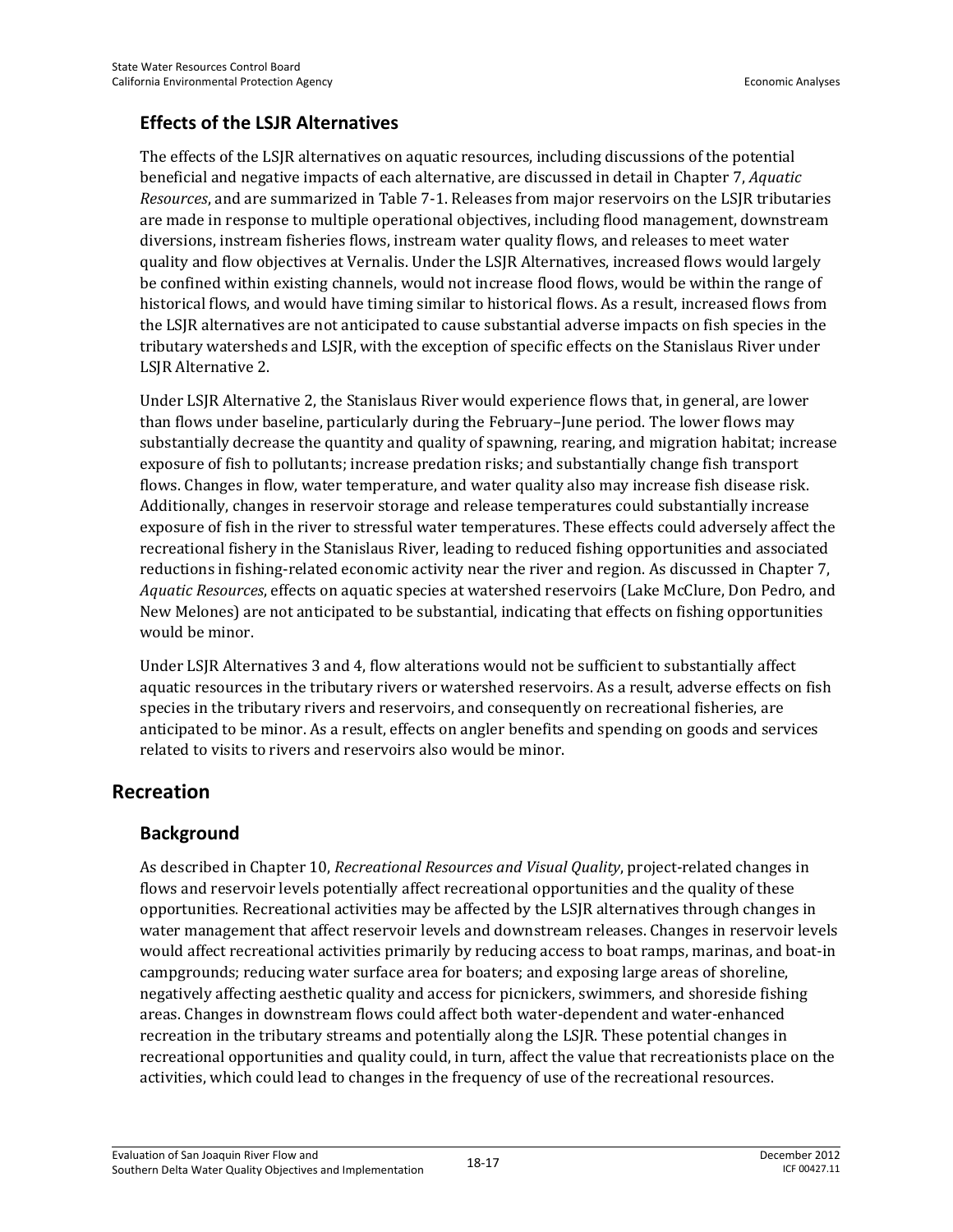Existing recreational use levels provide a baseline for assessing potential economic effects from changes in flows and reservoir levels. Table 18-10 provides information on recreational use of the major recreational resources to be affected by the LSJR alternatives. The counties in which the rivers and reservoirs are located also are identified in Table 18-10. Although the use estimates in some cases are dated, they provide context for approximating the relative importance of recreational activity at these areas to the surrounding regions.

As described in Gallo (2002), economic benefits from recreation accrue through two pathways. First, participation in recreational activities contributes value to those participating in the activities, as measured in their willingness to pay over and above trip expenditures. The extent of value depends to a large extent on the quality of the recreation environment. For example, wildlife watching is more rewarding where there is more viewable wildlife, creating greater value in that environment. Benefits to residents of the region resulting from an improvement in the quality of the local environment are typically measured by the increase in their willingness to pay for these improvements. Local residents of the region who recreate at affected rivers and reservoirs receive, on average, an estimated \$25 per visitor day in benefits from recreation, as measured by their net willingness to pay for these recreation opportunities (Hanemann 2005). Based on an estimated 1.15 million reservoir days (consisting of 50 percent of total reservoir days at New Melones Lake, Don Pedro Lake, and Lake McClure, as reported in Table 18-10) and 173,000 river days (consisting of 50 percent of total river days along the Stanislaus River, Tuolumne River and Merced River, as reported in Table 18-10) annually by residents of the regions, it is estimated that residents of the region who recreate at area reservoirs and rivers receive about \$33 million in baseline recreation benefits.

A second economic pathway to assess the economic benefits of recreation is the effect that nonresidents of a region who participate in recreational activities within the region have on regional economic activity. Nonresidents are particularly important in this regard because their economic activity may not otherwise occur within the region. More frequent trips by visitors mean additional spending in the region. These types of economic effects are referred to as regional economic impacts, and a region can be defined in terms of a small geographic area (e.g., a county or city) or a large multi-county area. While these effects do not directly affect residents, increased visitor spending does support local economic activity. Although not considered here, persons who do not engage in recreational activities on the tributary rivers and lakes may benefit from the existence of enhanced biodiversity and other factors contributing to amenity values (i.e., non-user value).

Based on estimates of spending related to recreation on the upper San Joaquin River (Hanemann 2005), nonresidents of the region are estimated to spend, on average, about \$30 per visitor day to recreate at area reservoirs and rivers (2007 dollars). Based on an estimated 1.15 million reservoir days and 173,000 river days (excluding the LSJR) spent annually by nonresidents of the region (50 percent of total recreation days [i.e.,visitor days] reported in Table 18-10), baseline spending by nonresidents contributes an estimated \$40 million annually in recreation-related spending to the regional economy.

## **Effects of the LSJR Alternatives**

As described in Chapter 10, *Recreational Resources and Visual Quality*, the impacts of the LSJR alternatives are most substantial on river recreation (i.e., the seasonal monthly average frequency of flows within a range that supports a type of recreation would decrease more than 10 percent). No significant impacts on recreation would be expected under LSJR Alternative 2. Under LSJR Alternative 3, changes in flows in the Merced and Tuolumne Rivers would substantially reduce the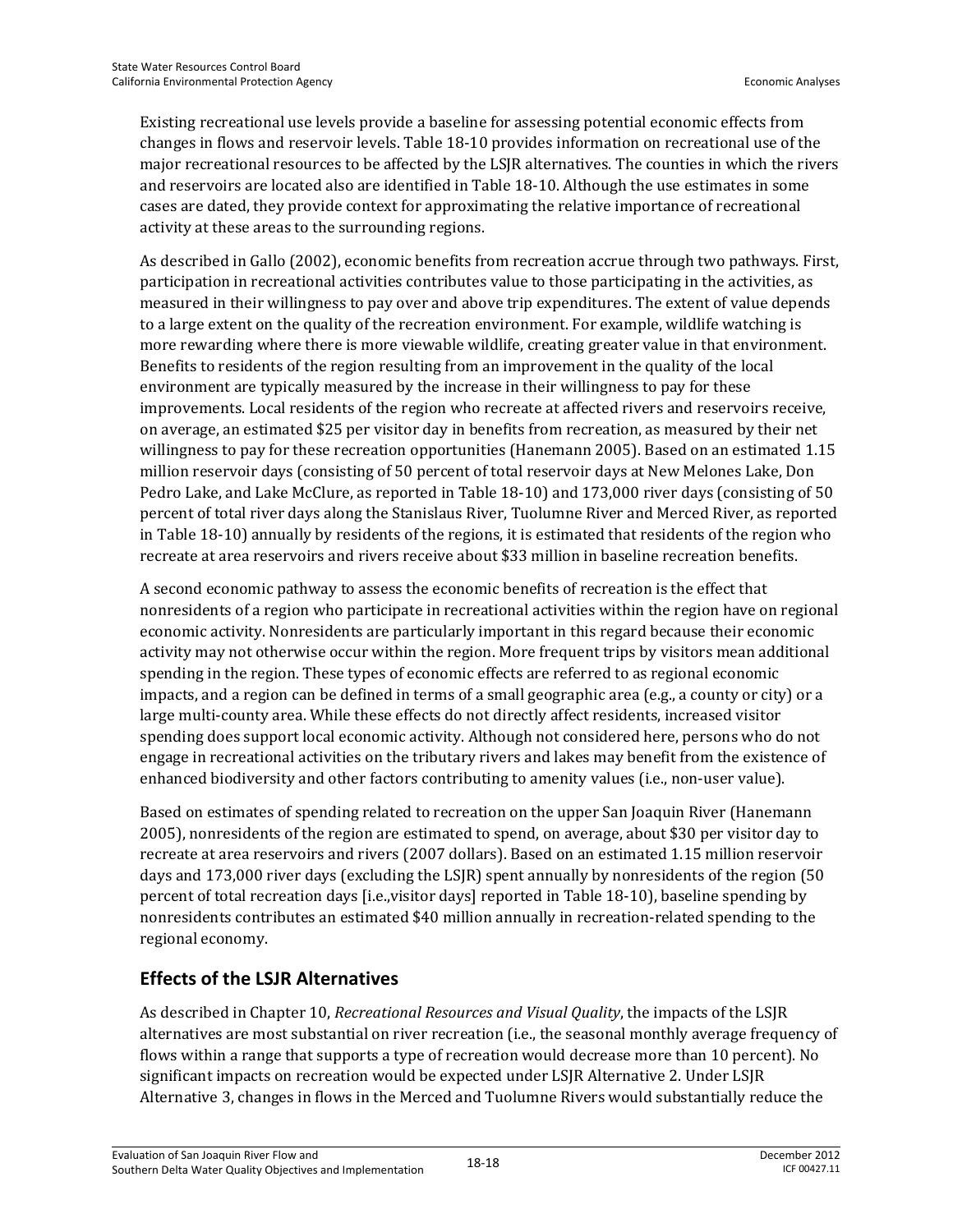frequency of low-range flows (less than 500 cfs), which mainly support swimming, wading, and floating. Under LSJR Alternative 4, changes in flows in the Tuolumne River would substantially reduce the frequency of mid-range flows (500–1,500 cfs), which mainly support motorized boating, kayaking, rafting, and canoeing, and would substantially reduce low-range flows in both the Merced and Tuolumne Rivers (Tables 10-4 and 10-5). Changes in seasonal average flows on the Stanislaus River would not be substantial under any of the LSJR alternatives; some recreational flow ranges would increase compared to baseline (Table 10-6).

Potential impacts on recreational opportunities at the three reservoirs (New Melones Reservoir, Don Pedro Reservoir, and Lake McClure) are predicted to change, although the effects are variable across the reservoirs and summer months at each of the reservoirs. Overall, recreational opportunities and use at all three reservoirs would be expected to increase or generally remain the same under LSJR Alternative 2 and decrease under LSJR Alternative 4. Under LSJR Alternative 3, recreational opportunities and use would be expected to increase at Lake McClure but likely decrease at New Melones Reservoir and Don Pedro Reservoir. Because the magnitude of change in water levels at all three reservoirs is not considered extensive relative to the recreation thresholds described in Chapter 10, Section 10.4.1, the impacts on recreational opportunities and use, and visual quality, are not considered substantial at the reservoirs. As a result, changes in recreation benefits and visitor spending attributable to recreational use of the three reservoirs would not be substantial under the LSJR alternatives.

The extent that economic values associated with recreation on the Merced and Tuolumne Rivers would be affected is uncertain, primarily because reliable data on use by activity and the relationship between changes in flows and use are not known. However, for purposes of developing a worse-case, planning-level scenario affecting potential displacement of recreational activities, the recreational use information in Table 18-10 is used to assess order-of-magnitude effects on recreation benefits and spending. Effects on use from population changes or other factors that may have affected historical use levels are not considered.

As identified in Table 18-10, the Merced and Tuolumne Rivers support about 223,000 water-related visitor days annually—73,000 days on the Merced River and 150,000 days on the Tuolumne River. Based on recreation activity information reported for the Lower San Joaquin River (Hanemann 2005) and on activity distribution information reported in recreation surveys of visitors to the Pitt River in northern California (Whittaker and Shelby 2003), it is assumed low-flow activities, such as swimming, account for an estimated 20 percent of all use, and boating-related activities, including kayaking and rafting, account for an estimated 50 percent of all activities. Based on information about the county of origin for anglers of the Lower San Joaquin River (Gallo 2002), it is also assumed that changes in flow conditions would displace 50 percent of these activities to other recreation areas outside the regions.

Under LSJR Alternative 3, potential use-related impacts could approximate up to 44,600 visitor days of low-flow activities, of which an estimated 50 percent would be residents and 50 percent would be nonresidents of the region. Based on an average recreation benefit to residents of \$25 per visitor day, the annual impact on resident recreation benefits, as measured by the reduction in resident's willingness to pay for recreation opportunities, could approximate \$557,000. Flow-related effects on recreation spending by nonresidents of the region could reduce regional spending by about \$669,000, based on average spending of \$30 per visitor day.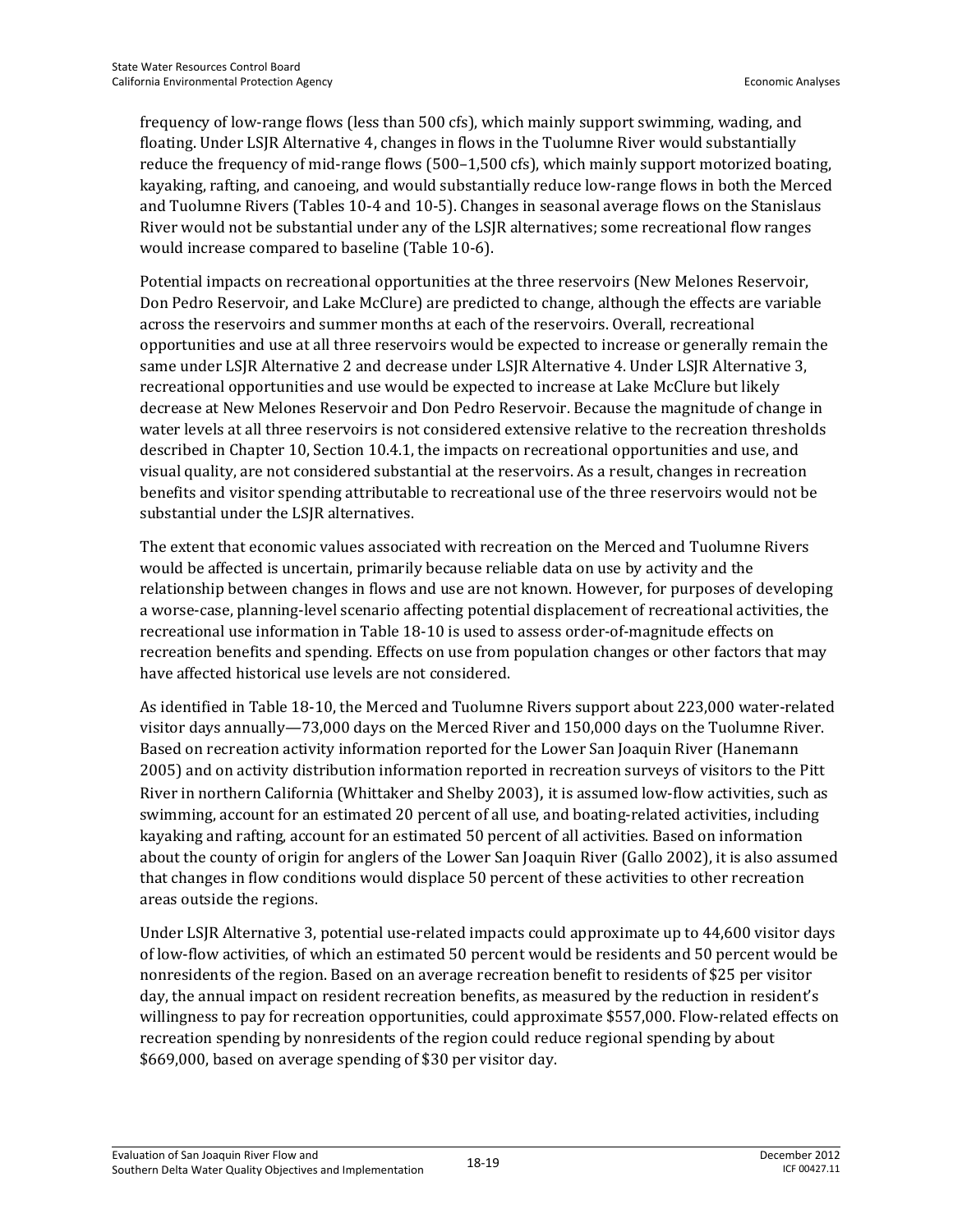Under LSJR Alternative 4, the change in flows could reduce boating-related activities supported by mid-range flows on the Tuolumne River in addition to the impact on low-range flow activities on the Merced and Tuolumne Rivers previously described for LSJR Alternative 3 (a reduction of 44,600 visitor days). It is estimated that 75,000 boating-related visitor days by resident and nonresidents occur annually on the Tuolumne River. Based on an average recreation benefit to residents of \$25 per visitor day and that residents account for 50 percent of the total 119,600 visitor days (44,600 low-range flow visitor days and 75,000 boater-related visitor days), the annual impact on recreation benefits to residents could approximate \$1.5 million. Flow-related effects on recreation spending by nonresidents of the region could reduce regional spending by an estimated \$1.8 million annually, based on average spending of \$30 per visitor day.

## **18.3.5 Regional Economic Effects**

This section addresses potential regional economic impacts associated with flow-related impacts on agricultural production, hydropower generation, fisheries, and recreational resources. The analysis focuses on predicted changes in agricultural output, although potential regional economic impacts from changes in hydropower generation, fisheries, and recreational resources also are considered qualitatively. The changes in hydroelectric power generation would affect residents statewide in terms of electricity rates; however, modeling results suggest that the changes in energy generation would be virtually imperceptible at the statewide level.

## **Regional Economic Effects of Changes in Agricultural Production**

Under the LSJR alternatives, reductions in water deliveries to agricultural users would affect several sectors of the economy, not just agriculture. When farm production falls as a result of reduced water availability, farmers would hire fewer seasonal workers and may lay off some year-round workers. Without jobs, household spending by these workers is likely to fall, affecting retailers and other businesses in the area. In addition, farmers would reduce purchases of equipment, materials, and services from local businesses, reducing jobs and income for these suppliers. The total regional economic effect is the sum of the direct effects to agriculture and the associated indirect and induced effects.

As discussed in detail in Appendix G, *Agricultural Economic Effects of Lower San Joaquin River Flow Alternatives*, the IMPLAN input-output economic model was used to analyze agriculture-related effects on the regional economy to estimate the indirect and induced economic activity associated with direct changes in agriculture-related revenue predicted by the SWAP model. IMPLAN is the most widely used economic input-output model for assessing regional economic impacts of regulatory and policy actions. An IMPLAN-based model that includes the Madera, Merced, and Stanislaus Counties was constructed for the regional economic analysis, which is considered a good representation of the agricultural area in the LSJR watershed. Refer to Appendix G for additional details concerning IMPLAN model development.3

 $\overline{a}$ 

<sup>&</sup>lt;sup>3</sup> The regional economic effects estimated by the IMPLAN model may be overestimated to some extent. As discussed previously in this chapter, the SWAP analysis of agricultural effects, which drives the assessment of related regional economic effects, incorporates several conservative assumptions, as detailed in Appendix G, including no increased use of groundwater to augment water supply.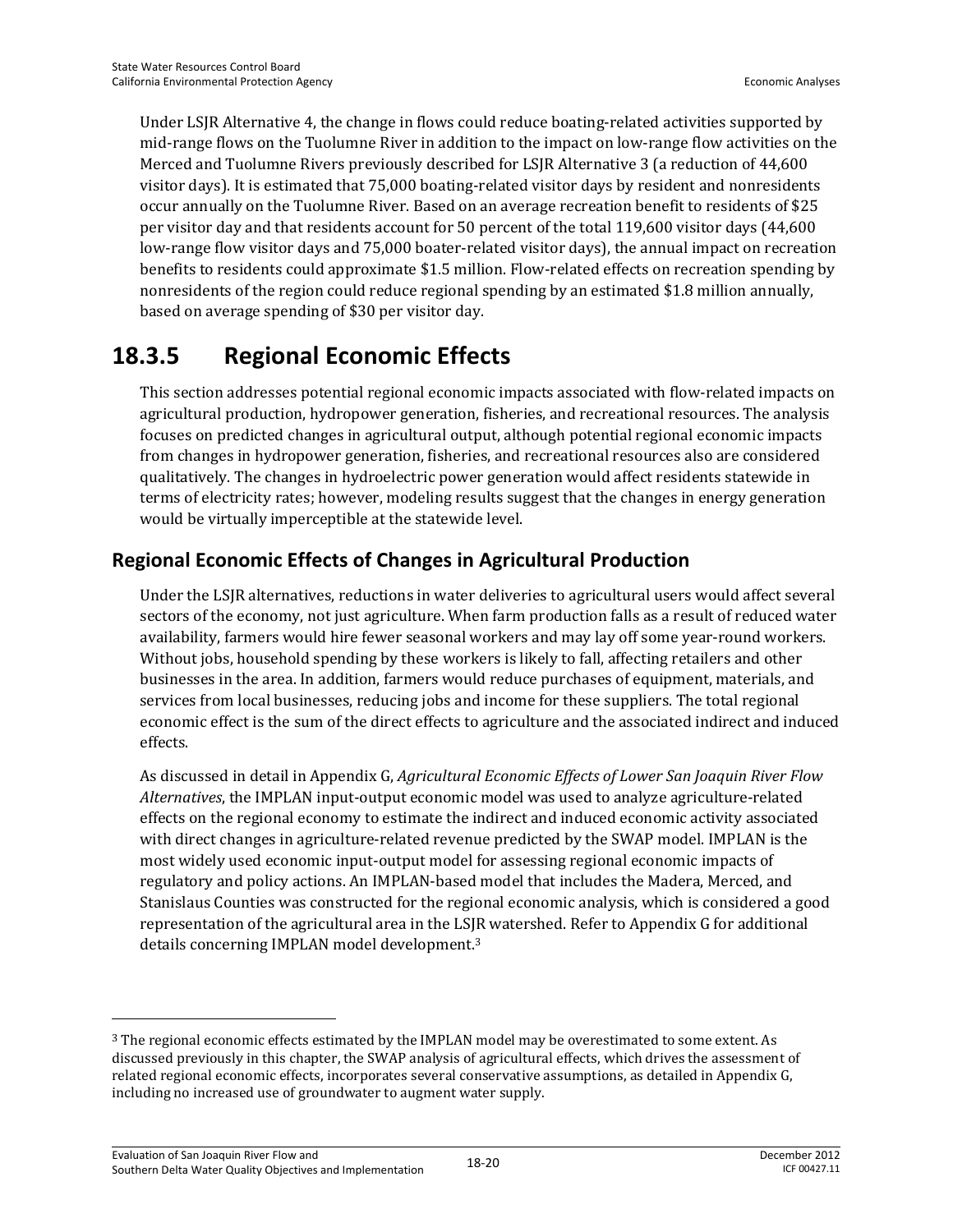It should be noted that potential effects on economic activity extend beyond the three-county study region used to analyze predicted changes in agricultural production. Effects of these changes would affect residents and businesses throughout the state and beyond. In general, even when a project is concentrated in a particular region and sector, economic activity (sales and purchases) typically extends beyond that area, both directly and indirectly. For example, agricultural inputs such as seed, fertilizer, insurance services, and fuel and transportation often originate outside the region where they are used. After accounting for direct sales and purchases, the indirect and induced transactions that result from income changes and secondary effects broaden the boundaries of the originallyaffected area. However, potential statewide effects of flow-related changes on affected resources are not considered in this analysis because effects outside of the three-county area would be relatively small in the context of the statewide economy, with some effects even leaking beyond the state boundary, further diluting the impact outside of the plan area.

Under baseline, average annual industrial output generated by agricultural production plus all other sectors of the regional economy secondarily affected by agricultural production (e.g., suppliers, consumer retail, and service sectors) is estimated to total \$4.7 billion (in 2008 dollars) (Table 18- 11). In addition to revenue, the IMPLAN model was used to estimate the number of jobs supported by crop production and related (indirect and induced) sectors of the economy. Under baseline, jobs annually supported by agricultural production (directly and indirectly) are estimated to total about 31,790 (Table 18-12).

| Economic Effects                            |                 | Change from Baseline by LSJR Alternative |                    |                    |  |
|---------------------------------------------|-----------------|------------------------------------------|--------------------|--------------------|--|
| $(2008$ Dollars)                            | <b>Baseline</b> | LSJR Alternative 2                       | LSJR Alternative 3 | LSJR Alternative 4 |  |
| <b>Total Sector Output</b><br>(\$ Millions) | 4.701           | $+15$                                    | -69                | $-210$             |  |
| % of Sector                                 | 100             | $+0.3$                                   | $-1.5$             | $-4.5$             |  |
| Direct (\$ Millions)                        | 2,760           | +9                                       | $-40$              | $-124$             |  |
| Indirect and Induced<br>(\$ Millions)       | 1.941           | +6                                       | -28                | -87                |  |

**Table 18-11. Estimated Average Annual Baseline Economic Output for the Crop Production and Related Sectors and Changes Associated with the LSJR Alternatives** 

#### **Table 18-12. Estimated Average Annual Number of Crop Production and Related Sector Jobs for Baseline Conditions and Changes Associated with LSJR Alternatives**

|                                                 |                 | Change from Baseline by LSJR Alternative |                    |                    |  |
|-------------------------------------------------|-----------------|------------------------------------------|--------------------|--------------------|--|
| Economic Effects                                | <b>Baseline</b> | LSJR Alternative 2                       | LSJR Alternative 3 | LSJR Alternative 4 |  |
| Total Regional Effect on<br>Employment (# jobs) | 31.787          | $+102$                                   | -465               | $-1,432$           |  |
| % of Sector                                     | 100             | $+0.3$                                   | $-1.5$             | $-4.5$             |  |
| Direct Jobs                                     | 13,080          | $+42$                                    | -191               | -586               |  |
| Indirect and Induced Jobs                       | 18,707          | $+60$                                    | $-273$             | -838               |  |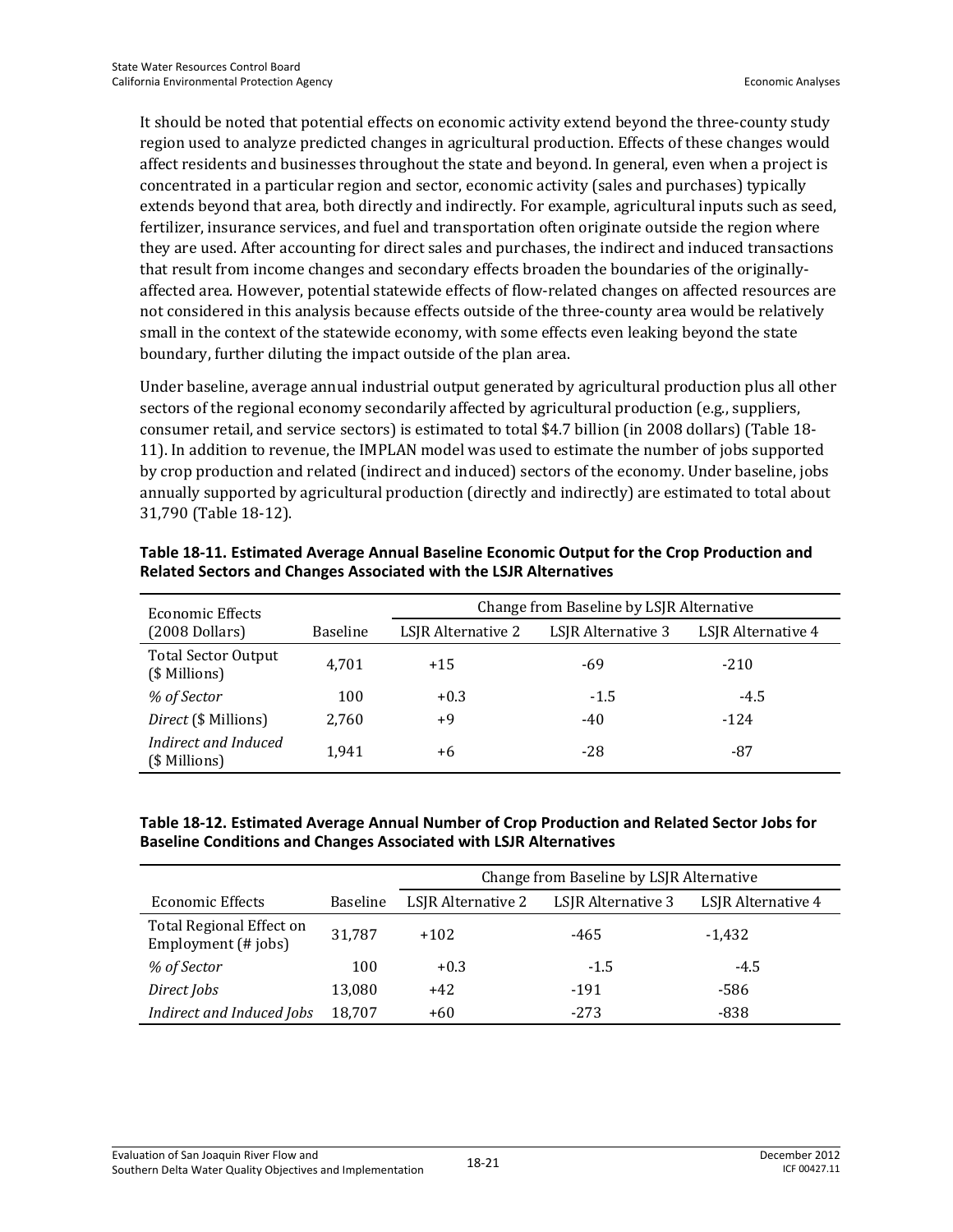Regional output and employment increase for LSJR Alternative 2 but increasingly decrease as the percentage of unimpaired flow increases for LSJR Alternatives 3 and 4. As previously noted, increased average annual flow diversions on the Stanislaus River under LSJR Alternative 2 are expected to offset the reduced diversions on the Tuolumne and Merced Rivers compared to baseline diversions; under LSJR Alternatives 3 and 4, diversions on all three rivers decrease.

For LSJR Alternative 2, industrial output is predicted to increase compared to baseline, with a change in total regional output of approximately \$15 million, or 0.3 percent (Table 18-11). Alternatively, industrial output is predicted to fall under LSJR Alternatives 3 and 4, decreasing by \$69 million (1.5 percent) and \$210 million (4.5 percent), respectively.

The total regional effects on jobs associated with the LSJR alternatives are similar, in relative terms, to the effect on economic output. The effect on the total number of jobs of the various percentages of unimpaired flow requirements associated with IMPLAN crop production and related sectors is shown in Table 18-12. Average annual jobs within the region are predicted to increase by 102 jobs (0.3 percent) under LSJR Alternative 2 compared to baseline. Conversely, jobs are predicted to decrease by 465 jobs (1.5 percent) and 1,432 jobs (4.5 percent) under LSJR Alternatives 3 and 4, respectively.

It should be noted that the regional economic impact results are not disaggregated to individual tributary watersheds because of a lack of boundary correspondence between the affected watersheds and the counties used to construct the IMPLAN model. However, as discussed in Appendix G, the LSJR alternatives would be expected to reduce overall surface water diversions more on the Tuolumne and Merced Rivers than on the Stanislaus River. Although the direct economic effects associated with these changes in diversions would be expected to be distributed similarly across the three tributary watersheds, the distribution of total regional effects (direct, indirect, and induced) would be affected by the presence of urban centers where many of the businesses that would benefit from farm- and employee-related spending are located.

## **Regional Economic Effects of Changes in Hydropower Generation**

Potential impacts on regional economic conditions caused by changes in hydropower generation can be viewed by tracing the underlying relationship between changes in hydropower production and regional economic impacts. From the perspective of the statewide electricity grid, power lost as a result of implementing one of the LSJR alternatives would need to be replaced to meet statewide electricity demand, especially during peak summer months. Presumably, purchasing replacement power from other sources would be more costly to electricity utilities than the cost of the power currently being produced by the hydropower facilities on the three tributaries. Electricity utility providers would offset the cost of purchasing replacement power by raising utility rates for residential, commercial, and industrial users. For these users, increased spending on higher electricity bills could cause reduced spending on other goods and services, in turn causing losses in employment and income in many sectors of the state's economy. The extent of these effects would depend upon the size of the hydropower losses relative to California's overall supply of electricity.

As discussed previously in this chapter, hydropower generation under the LSJR alternatives is estimated to increase by 6 GWh under LSJR Alternative 2, and decrease by 38 GWh under LSJR Alternative 3, and by 68 GWh under LSJR Alternative 4 (Table 18-6). According to the California Energy Commission (2012), California's electricity generating system annually produces more than 296,000 GWh, accounting for 69 percent of the electricity the state uses. Compared to annual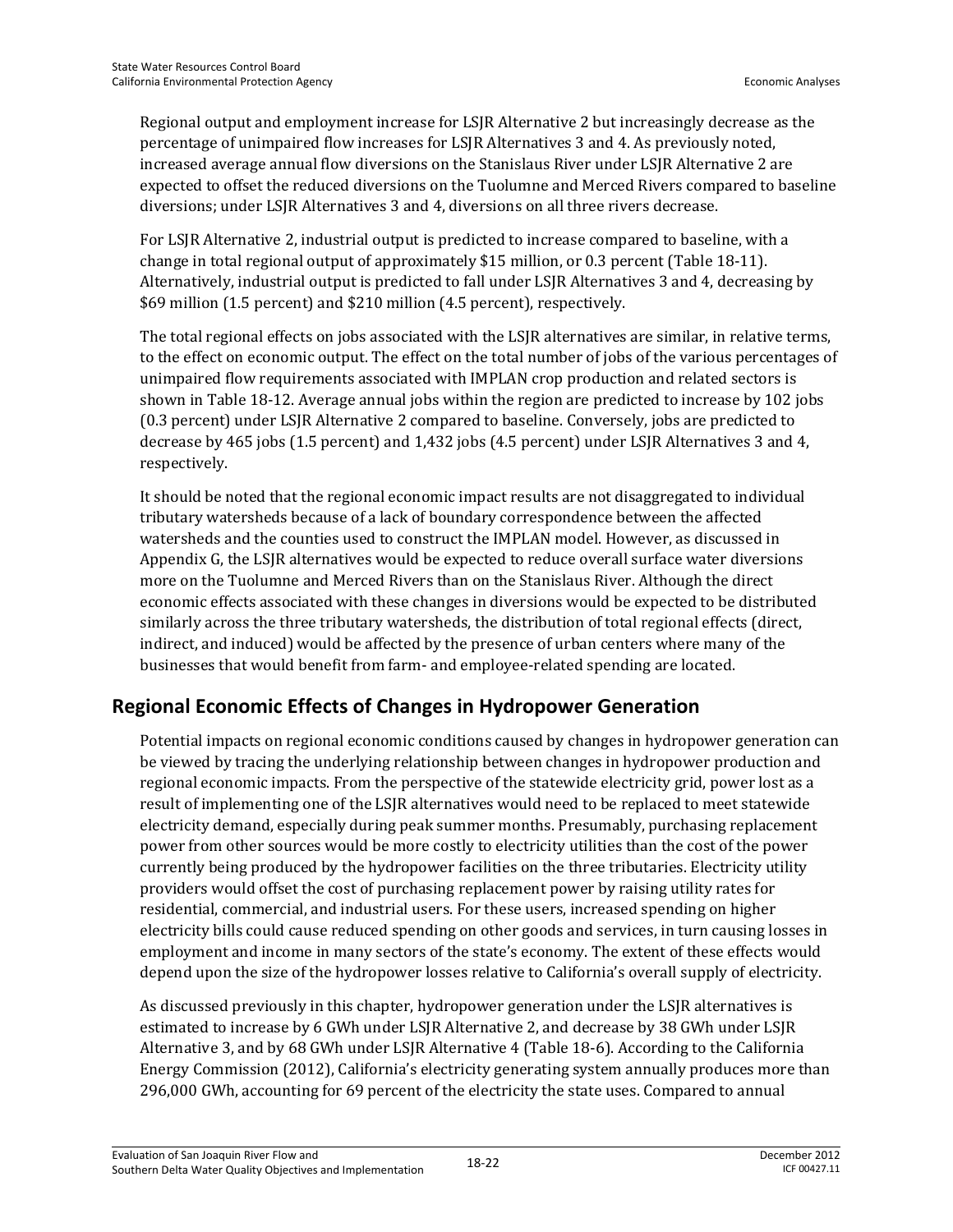statewide electricity production, the hydropower changes potentially caused by one of the LSJR alternatives would range from an increase of 0.002 percent under LSJR Alternative to a reduction of 0.023 percent under LSJR Alternative 4. Thus, while the loss of hydroelectric power generation would affect residents statewide in terms of electricity rates, the changes would be very small, and their subsequent effects on regional economic conditions would be virtually imperceptible at the regional and statewide levels.

## **Regional Economic Effects of Fisheries, and Recreation**

Potential impacts on regional economic conditions caused by changes in fisheries and recreation in the three tributary watersheds and the LSJR can be viewed by tracing the underlying relationship between recreational activities, including fishing, and regional economic impacts. Conceptually, local and regional economic activity generated by use of recreational resources can be traced from the availability of recreational resources to the generation of employment and income within a region. Management of recreational resources, including reservoir levels and flows, affects the amount and type of visitation attracted to recreation areas. Changes in the availability of recreation facilities and facility management result in changes in visitation, which, in turn, alter the location and level of spending by visitors to these facilities. For example, a highly developed recreation area, such as a reservoir including a resort with restaurants, boat slips, and boat launching facilities, may attract large numbers of visitors from outside the region who spend money on accommodations, restaurant meals, boat rentals, and fuel in the vicinity of the recreation area. Alternatively, an undeveloped campground may attract relatively few visitors from outside the local area, resulting in spending that largely consists of food and gasoline purchases made at home or en route to the site.

As discussed previously, effects on recreation in the region would occur under LSJR Alternatives 3 and 4 and be related to visitation to the Merced and Tuolumne Rivers. As a consequence, potential reductions in recreation-related economic activity would likely be most concentrated in Merced and Stanislaus Counties. LSJR Alternative 3 could be expected to have a minor impact on economic activity related to reduced recreation at these rivers (a function of reduced low-flow activities), whereas LSJR Alternative 4 would have a larger impact on regional spending and economic activity because of the additional adverse effects on boat-related activities. The overall effect on the recreational economy (economic activity associated with \$1.8 million or less in annual recreationrelated spending) in this region, however, would be expected to be minimal under both alternatives.

# **18.4 Southern Delta**

Consistent with requirements in Water Code Section 13241, this section of the chapter presents results from an analysis of potential costs of compliance with salinity water quality objectives in the southern Delta. Potential ratepayer effects and regional economic impacts resulting from higher treatment costs also are considered.

In addition to compliance costs, potential effects on crop yield (dry beans) were investigated. Results from this investigation indicate there would not be substantial impacts; Chapter 11, *Agricultural Resources,* provides the complete analysis, so it is not discussed further here.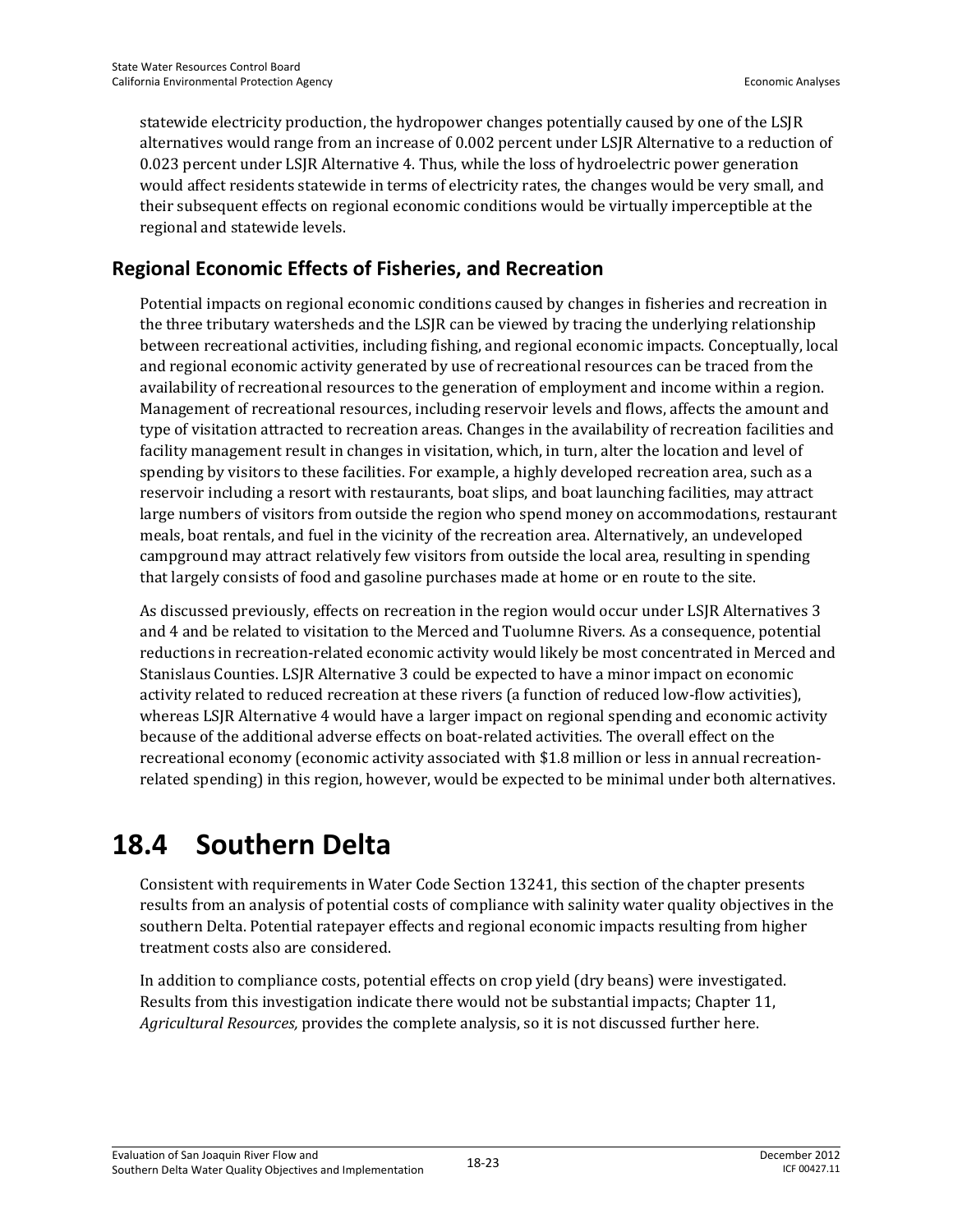# **18.4.1 Costs of Methods of Compliance**

This section includes a summary of information presented in Appendix H, *Evaluation of Methods of Compliance,* on the costs for WWTPs of complying with plan objectives for salinity in the southern Delta. Because the actual methods of compliance ultimately used are necessarily site- and dischargespecific, only general costs of compliance are presented in this section and in Appendix H. A precise evaluation of the actual economic impacts is neither required in this plan-level analysis nor is it feasible without specific data about projects that would be selected by project proponents as they move toward compliance.

As discussed more fully in Appendix H and in Chapter 13, *Service Providers,* compliance costs in the southern Delta would be attributable to complying with NPDES salinity objectives that could be developed and applied to WWTP dischargers as a result of the SDWQ alternatives. The following three methods of compliance are the methods most likely to be implemented by WWTPs to comply with potential NPDES salinity objectives. This list is not intended to be limiting, but rather is a sampling of methods from each step in the domestic water use cycle.

- **Develop new surface water supplies.** By reducing reliance on highly-saline groundwater for potable water demand, salinity discharged to the southern Delta would decrease.
- **Implement salinity pretreatment programs.** Target salinity loading in the sewer collection systems by removing water softeners and reducing salinity discharged to the sewer collection system from commercial, industrial, or institutional (CII) dischargers.
- **Desalination at the WWTP.** Remove salts at the WWTP to improve treated water quality and meet waste discharge permit limits.

Additionally, as a result of the SDWQ alternatives, it is possible that the Central Valley Regional Water Board would implement a TMDL for salinity in the southern Delta. While there is no current indication that a TMDL would be established, if one were to be established, agricultural users may need to reduce agricultural discharges to the southern Delta. In that case, agricultural dischargers may implement agricultural return flow salinity controls, such as changing the timing of the release of current discharges into the southern Delta, or storing the agricultural discharge in evaporation ponds. The SDWQ alternatives would require additional studies and monitoring of the southern Delta circulation and water levels. It is possible that additional studies and monitoring would indicate the need for modifications of the temporary barriers. If the State Water Board makes this determination, it might lead to DWR installing low lift pumping stations at the temporary barriers as a method of compliance.

## **New Surface Water Supplies**

One method to reduce salinity discharges from Publicly Operated Treatment Works (POTWs) is to use more high-quality (lower salinity) surface water to meet water demands. To use more surface water, assuming there is sufficient water availability, a water purveyor may need to enlarge existing structures (water intake, treatment facility, pipelines, pumps), or build new structures.

The analysis presented in Appendix H, *Evaluation of Methods of Compliance,* focuses on the water purveyor's (e.g., irrigation or water supply district's) costs of developing new surface water supplies. For this proposed method of compliance, it is assumed that a water purveyor will have to purchase or transfer water rights from a senior water right holder. Terms for a water transfer are subject to many factors, but a useful indicator of the price of water is CALFED's Environmental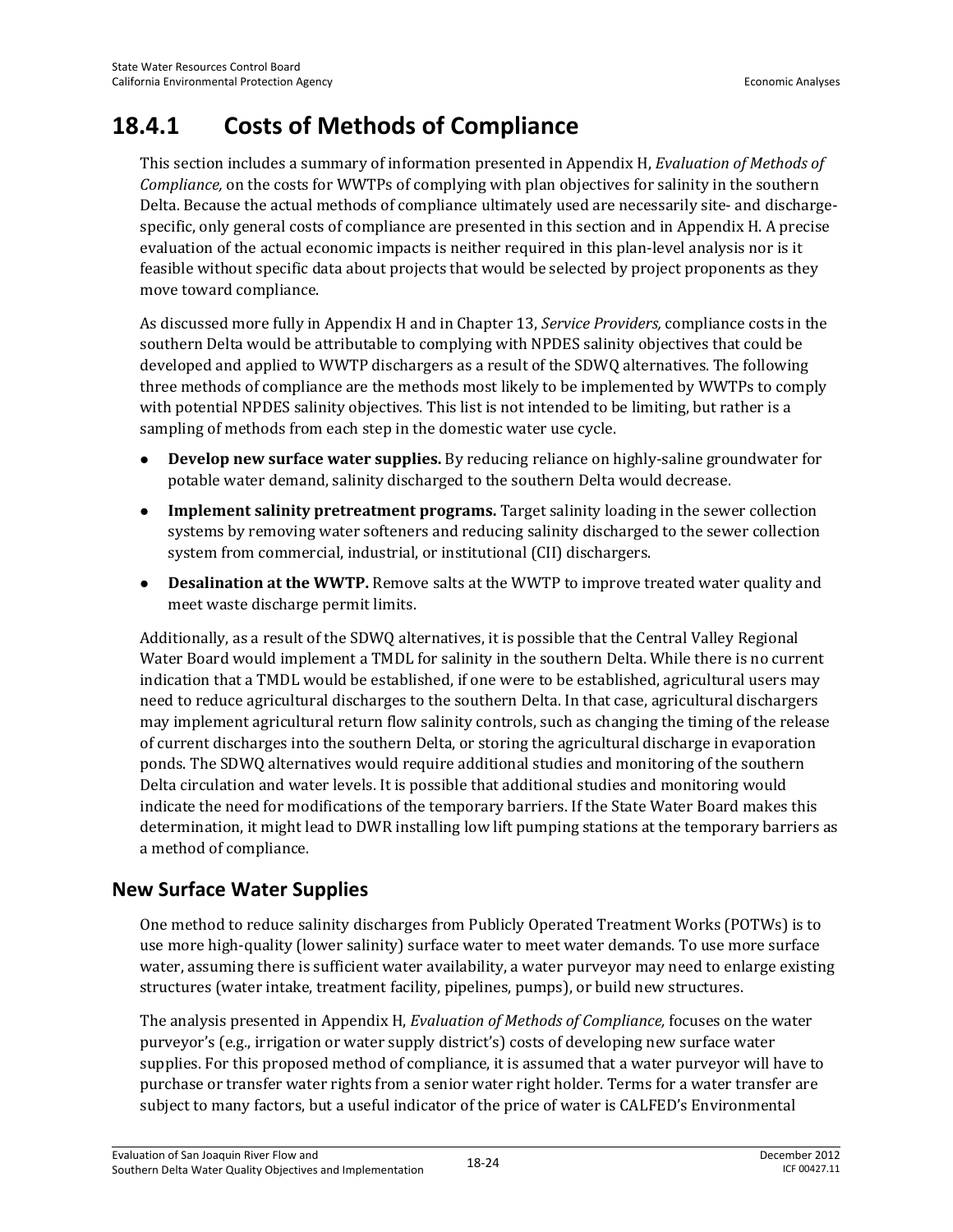Water Account (EWA) Spot Price. Table 18-13 is a list of significant permanent CVP and SWP water contract sales from 2002 through 2004. Table 18-14 presents significant long-term transfers from 1997 through 2005.

Based on the significant purchases in the southern Delta, a reasonable cost of \$1,716 per AF is assumed for a permanent water purchase, or \$310 per AF for a long-term transfer. These cost estimates are based solely on the projected cost of surface water and do not include capital costs (e.g., conveyance of water from source to point of use), administrative, engineering, or legal costs related to securing the water supply and building the infrastructure. As discussed in Appendix H and depicted in Table H-11, it would generally cost between \$337 and \$235 million to plan, design, manage, and construct the required facilities to develop between 44,000 and 33,600 AFY of new surface water resources. These calculations are based on costs for the Davis-Woodland Water Supply Project, which will provide water from the Sacramento River, and the City of Stockton's Delta Water Supply Project, which will develop new water resources in the Delta. (Note these are examples of unit costs for developing new water supplies and do not represent potential total costs if all water purveyors in the southern Delta portion of the plan area decide to develop new, higherquality water supplies.) To potentially offset or reduce total project costs, the regional water boards (e.g., Central Valley Water Board) and the California Department of Public Health offer grants and low-interest financing.

| Year | Buyer                          | Seller                | Type       | Quantity<br>(AF) | Price<br>$(\frac{$}{AF})$ | 2010<br>Nominal<br>Price $(\frac{4}{AF})$ |
|------|--------------------------------|-----------------------|------------|------------------|---------------------------|-------------------------------------------|
| 2004 | Westlands WD                   | Widren WD             | <b>CVP</b> | 2,990            | 1,500                     | 1,741                                     |
| 2004 | Westlands WD                   | Centinella WD         | <b>CVP</b> | 2,500            | 1,400                     | 1,625                                     |
| 2003 | West Kern WD                   | Berrenda Mesa WD      | <b>SWP</b> | 6,000            | 1,000                     | 1,161                                     |
| 2003 | Lemoore Naval<br>Military Base | Tulare Lake Basin WSD | <b>SWP</b> | 5,000            | 2,150                     | 2,496                                     |
| 2003 | Coachella Valley<br>WD         | Tulare Lake Basin WSD | <b>SWP</b> | \$9,900          | 2,150                     | 2,496                                     |
| 2002 | City of Tracy                  | Banta Carbona ID      | <b>CVP</b> | 2,500            | 1,000                     | 1,161                                     |
| 2002 | City of Tracy                  | West Side ID          | <b>CVP</b> | 5,000            | 1,000                     | 1,161                                     |
| 2002 | Zone 7                         | Tulare Lake Basin WSD | <b>SWP</b> | 400              | 1,600                     | 1,858                                     |
| 2002 | Zone 7                         | Belridge WSD          | SWP        | 2,219            | 1,500                     | 1,741                                     |
|      |                                |                       |            |                  | Average                   | 1,716                                     |
|      |                                |                       |            |                  |                           |                                           |

#### **Table 18-13. Significant, Permanent Environmental Water Account Contract Sales 2002–2004**

- WD = Water District
- ID = Irrigation District
- WSD = Water Storage District
- CVP = Central Valley Project
- SWP = State Water Project
- $AF = acre-foot$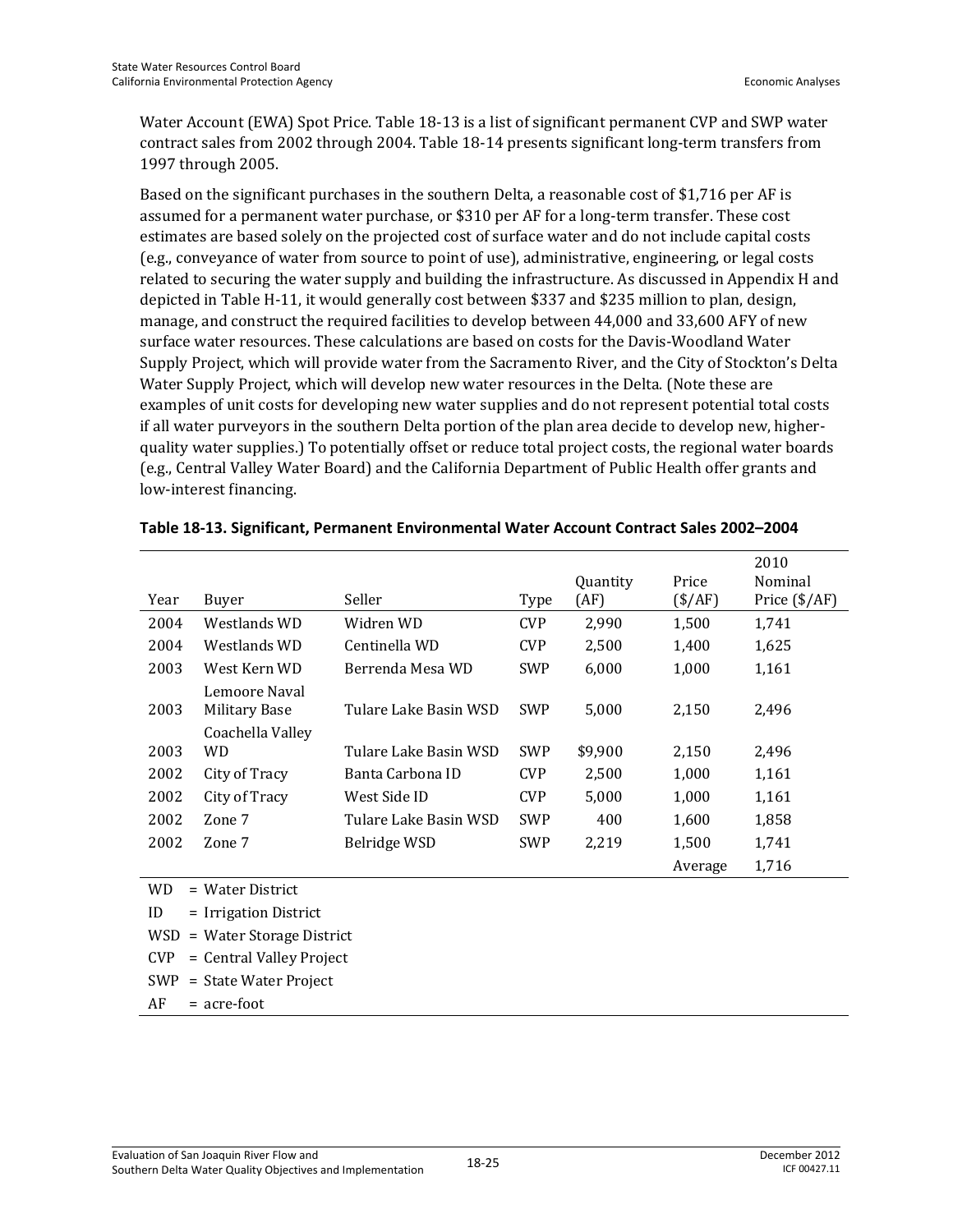|      |                                                         |                                             | Water      |           | <b>Quantity</b> | Reported<br>Price | 2010<br>Nominal<br>Price |
|------|---------------------------------------------------------|---------------------------------------------|------------|-----------|-----------------|-------------------|--------------------------|
| Year | Buyer                                                   | Seller                                      | Source     | Length    | (AFY)           | $(\frac{$}{AF})$  | $(\frac{$}{AF})$         |
| 2003 | City of Lodi                                            | Woodridge ID                                | <b>NOD</b> | 40 years  | 6,000           | 200               | 238                      |
| 2003 | Cities of Tracy,<br>Lathrop,<br>Manteca, and<br>Escalon | South San<br>Joaquin ID                     | SOD        | 30 years  | 43,090          | 191               | 228                      |
| 2003 | Newhall Land &<br>Farming Co.                           | Nickel Family                               | <b>SOD</b> | 30 years  | 1,600           | 475               | 566                      |
| 2000 | Contra Costa WD                                         | East Contra<br>Costa ID                     | <b>NOD</b> | Permanent | 8,200           | 25                | 32                       |
| 2000 | Northridge WD                                           | <b>Placer County</b><br><b>Water Agency</b> | <b>NOD</b> | 15 years  | 12,000          | 435               | 565                      |
| 1997 | Metropolitan WD                                         | Arvin Edison<br>WSD                         | <b>SOD</b> | 25 years  | 50,000          | 165               | 233                      |
|      |                                                         |                                             |            |           |                 | Average           | 310                      |
|      | $NOD = North$ of the Delta                              |                                             |            |           |                 |                   |                          |
|      | $SOD = South of Delta$                                  |                                             |            |           |                 |                   |                          |

#### **Table 18-14. Significant Long-Term Transfers 1997–2005**

#### **Salinity Pretreatment Programs**

A salinity pretreatment program targets salinity loading in the sewer collection system from domestic (residential sources), industrial, and commercial sources. It would provide salinity source control at different locations within a service district reduce the overall salt loading into the sewer system.

Removing water softeners and reducing salinity discharged to the sewer collection system would be expected to reduce salinity in the southern Delta. Many wastewater treatment agencies offer water softener removal rebate programs. Currently the Inland Empire Utilities Agency (IEUA) and the Los Angeles County Sanitation Districts (LACSD) offer between \$206 and \$2,000 to homeowners to remove water softeners. Rules for each agency's programs differ, but in general, once a homeowner certifies (and the wastewater treatment agency later verifies) that the water softener is removed, the wastewater treatment agency will reimburse the homeowner for the cost of removal, up to \$2,000. Tables H-13 and H-14 in Appendix H, *Evaluation of Methods of Compliance,* display the costs of these two programs. Based on this information, if a wastewater treatment agency anticipates replacing 2,000 water softeners over 5 years, the agency can reasonably expect to pay between approximately \$928,000 and \$9,000,000 over a period of 5 years (\$186,000–\$1,800,000 per year).

Salts also can enter the wastewater collection system as a byproduct of CII activities. To address salinity loading by CII dischargers, many wastewater treatment agencies prohibit CII users from discharging to the wastewater collection system or strictly regulate the quality of wastewater entering the wastewater collection system. A variety of pollution control methods can be used to improve the water quality of CII dischargers, including best management practices (BMPs) or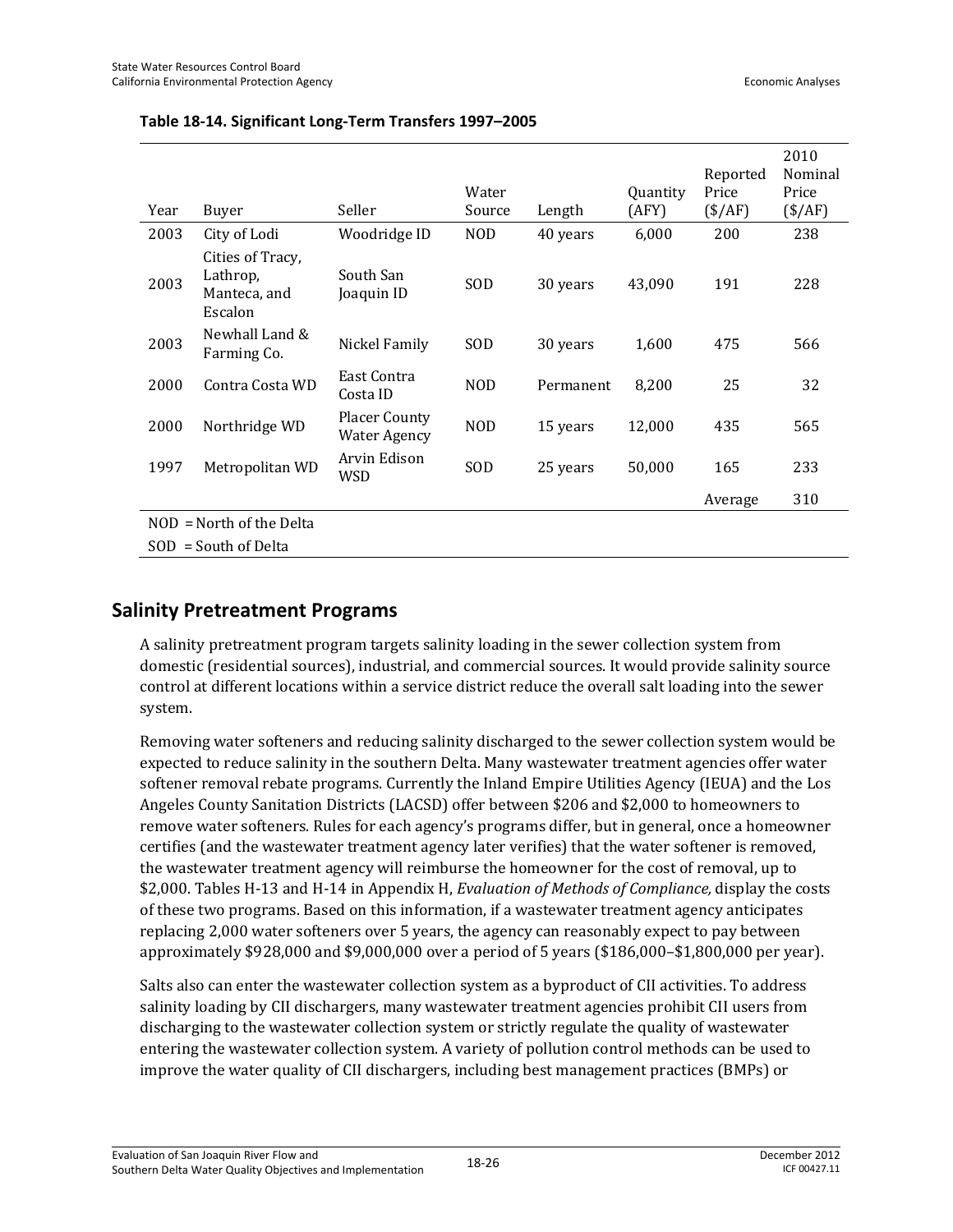desalination devices, depending on the activities conducted by the CII discharger. These methods are typically applied at the industrial or commercial business that generates the wastewater.

CII pretreatment processes vary with discharger type and sources of elevated saline discharge. In some cases, an activity can be modified to reduce the amount of salts discharged to the wastewater collection system. Some general examples of methods a wastewater treatment agency's pretreatment program could implement to reduce salinity are to conserve water, pretreat water, install a desalination device, reduce water runoff, or use process water for landscape irrigation.

The costs of some BMPs (e.g., disposing of solids in landfills instead of the wastewater collection system) have nominal costs (i.e., a slightly higher garbage removal bill). Other BMPs may save the CII money; such is the case when a discharger reuses process water for landscape irrigation and reduces its monthly water bill.

In the case when a CII discharger decides to install a desalination device, costs vary based on what is being discharged, volume of the discharge, and water quality entering the wastewater collection system. Some light commercial reverse osmosis (RO) filtration systems cost as little as \$1,000 to install and \$200 per year to operate. These systems would purify the domestic water supply for the specific discharger, but the brine must be disposed of and not discharged back to the wastewater collection system. Other systems cost millions of dollars to install and tens of thousands of dollars to operate per year, per user. In some areas, the wastewater treatment agency will bear the cost of procuring and installing a CII pretreatment device; in other areas, the costs will be split between the CII discharger and the wastewater treatment agency.

#### **Desalination**

Some wastewater treatment agencies may opt to remove salts at the WWTP before discharging treated effluent to the southern Delta. Conventional wastewater treatment processes do not significantly remove salts from the wastewater treatment stream. To remove salts, a discharger must desalinate treated wastewater effluent. There are three methods to desalinate water: Thermal separation, electro-dialysis, and RO. RO is analyzed in Appendix H, *Evaluation of Methods of Compliance,* because it is the most common desalination technology in California, and its cost is comparable to or less expensive than other desalination methods, such as ion exchange or distillation.

The cost to install a desalination system at a wastewater treatment plant is highly variable. Important factors to consider include, but are not limited to: the quality and quantity of water entering the desalination system, the desired water quality leaving the desalination system, energy costs, the chosen method of desalination, and brine disposal method. Some WWTPs only treat a portion of the influent wastewater to achieve water quality objectives and reduce costs.

The *California Water Plan Update 2009* (DWR 2009) discusses the cost of desalination. These costs are summarized in Table 18-15.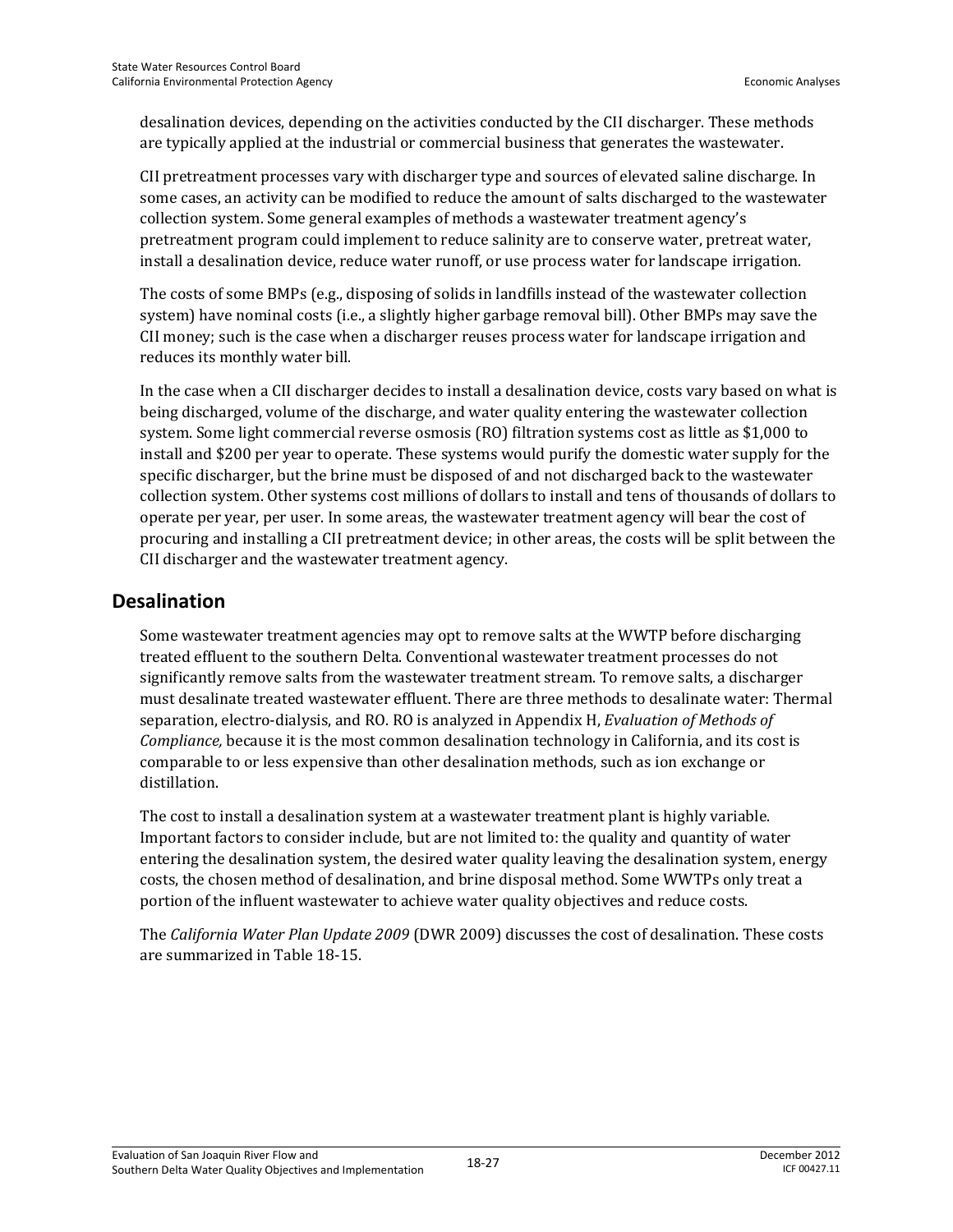|                   | Total Water Cost (\$ per acre-foot) |         |  |
|-------------------|-------------------------------------|---------|--|
| Type of Desalting | Low                                 | High    |  |
| Groundwater       | \$500                               | \$900   |  |
| Wastewater        | \$500                               | \$2,000 |  |
| Seawater          | \$1,000                             | \$2,500 |  |

#### **Table 18-15. California Water Plan Update 2009 Unit Cost of Desalination**

Using this approximation, a 10 million-gallon per day discharger can expect to pay between \$5 and \$22 million to construct an RO system at the WWTP. Extrapolating this trend is non-linear. The associated administrative, engineering, and legal costs do not generally decrease for smaller projects. Larger RO facilities cost more, but the typical unit price of water produced decreases due to the scale of construction costs compared to administrative, engineering, and legal costs. To potentially offset or reduce total project costs, the regional water boards and the California Department of Public Health offer grants and low interest financing.

## **Agricultural Return Flow Salinity Control**

Agricultural water users may comply with proposed salinity standards by using agricultural return flow salinity controls such as real-time management (i.e., changing the timing of the release of agricultural discharge to receiving waters); or containing agricultural discharge in evaporation ponds. Agricultural water users may implement these methods of compliance for the southern Delta to protect agricultural uses. These methods, implemented as either as standalone actions or implemented together, may reduce salinity entering the southern Delta.

#### **Real-Time Management**

Agricultural dischargers could monitor receiving water's assimilative capacity on a real-time basis and time discharges to coincide with periods of high flow (i.e., more assimilative capacity). This method of complying with proposed salinity standards would require dischargers to establish a network of monitoring stations and a discharge schedule. When there is no assimilative capacity, irrigators would either recycle water that would otherwise be discharged, or would discharge to a detention pond until discharges to the receiving water are permitted. This method of compliance could be integrated with other BMPs (such as water recycling or use of evaporation ponds) to reduce salinity entering the plan area.

Based on a cost assessment detailed in Appendix H, *Evaluation of Methods of Compliance*, costs were estimated for developing a real-time management system, including construction and operations. These costs are summarized in Table 18-16.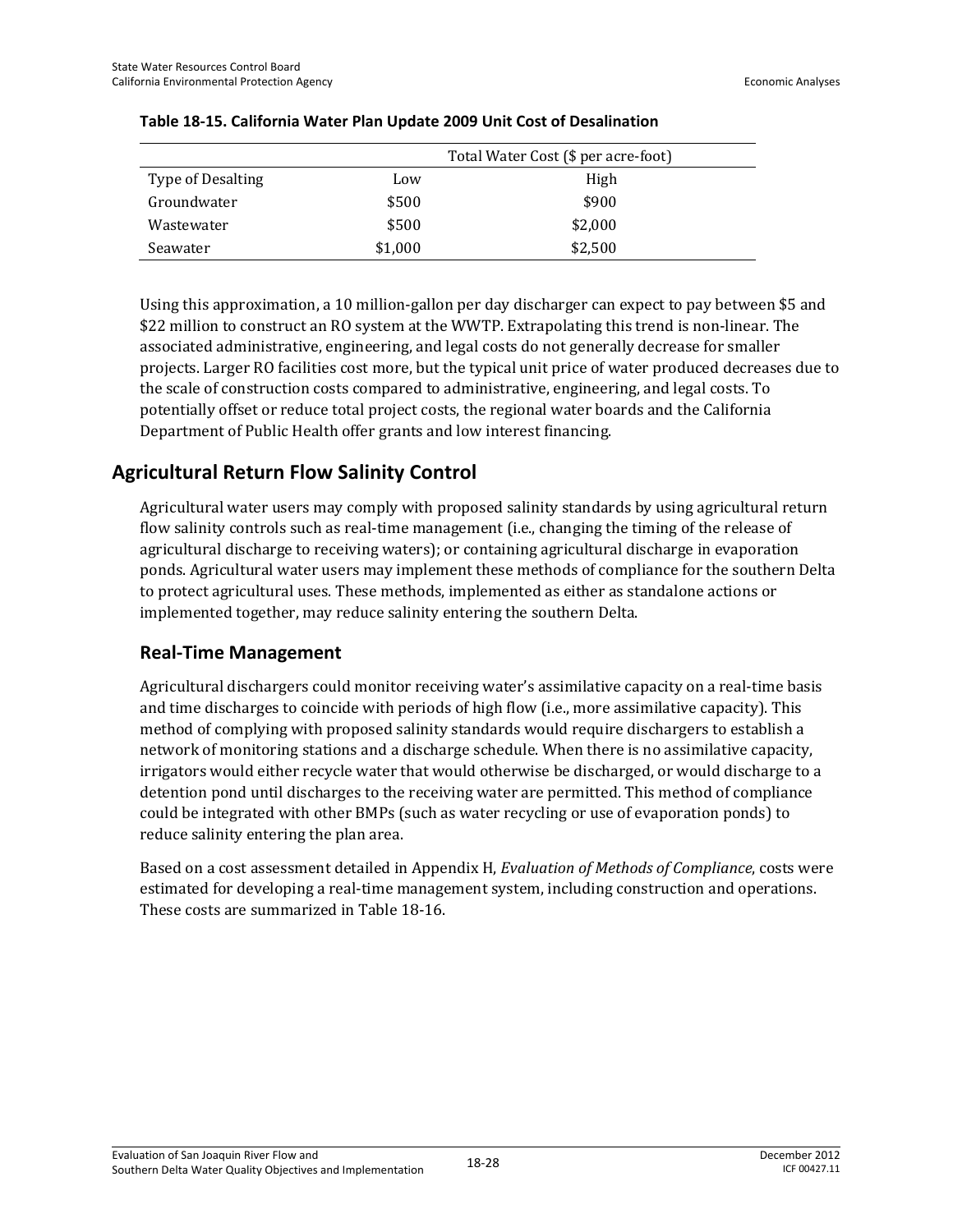| Construction                                                      |                    |
|-------------------------------------------------------------------|--------------------|
| <b>Computer and Software</b>                                      | \$5,000            |
| Control Gates (10)                                                | \$100,000          |
| Floats, Weirs, and EC Monitoring Equipment                        | \$50,000           |
| Installation of Monitoring Components                             | \$75,000           |
| Conveyance to River                                               | \$100,000          |
| Subtotal                                                          | \$330,000          |
| Contingency (30%)                                                 | \$99,000           |
| <b>Total Construction Cost</b>                                    | \$429,000          |
| <b>Operations and Maintenance</b>                                 |                    |
| Operations and Maintenance<br>(Including Coordinating Discharges) | \$100,000 per year |

#### **Table 18-16. Costs and Components of a Real-Time Management System**

It is assumed that 11 real-time management systems would need to be constructed to effectively cover the major water users in the plan area (Appendix H). The total estimated construction cost for 11 systems is \$4,719,000, with an operations and maintenance budget of \$1.1million per year in addition to the costs to construct and operate temporary detention ponds. The cost to construct and operate temporary detention ponds is the same as the cost to construct and operate evaporation ponds.

#### **Evaporation Ponds**

Use of evaporation ponds may reduce salt loading in the plan area. Before water is discharged to receiving waters, it would rest in evaporation ponds to allow a portion of the discharged water to evaporate and leave behind suspended and dissolved solids. These solid salts are then collected and hauled to a landfill for disposal instead of being discharged to receiving waters.

Based on a cost assessment discussed in Appendix H, *Evaluation of Methods of Compliance*, constructing an evaporation pond would cost about \$340 per AF of water. These costs include construction, land acquisition, purchase of compensatory land, and a 30 percent contingency (Appendix H). To operate an evaporation pond system would generally cost \$50 per AF, including maintenance, pumping power, and monitoring. Assuming a maximum of 50 TAF storage is needed for zero surface water discharge in the plan area, it is estimated to cost a total of \$17 million to construct the evaporation ponds and \$2.5 million per year to operate. Actual costs are assumed to be less because there is no proposal to completely eliminate surface water discharges in the plan area.

It is estimated that concentrated salts could be stored in an evaporation pond for up to 50 years before salt would have to be hauled to a landfill. Hauling salts to a landfill could cost \$200 per ton, and \$25 per ton for operations and maintenance (Appendix H).

## **Low Lift Pumping Stations**

The SDWQ alternatives require modeling and field studies to better understand circulation conditions in the southern Delta. These studies might indicate that modifications to the existing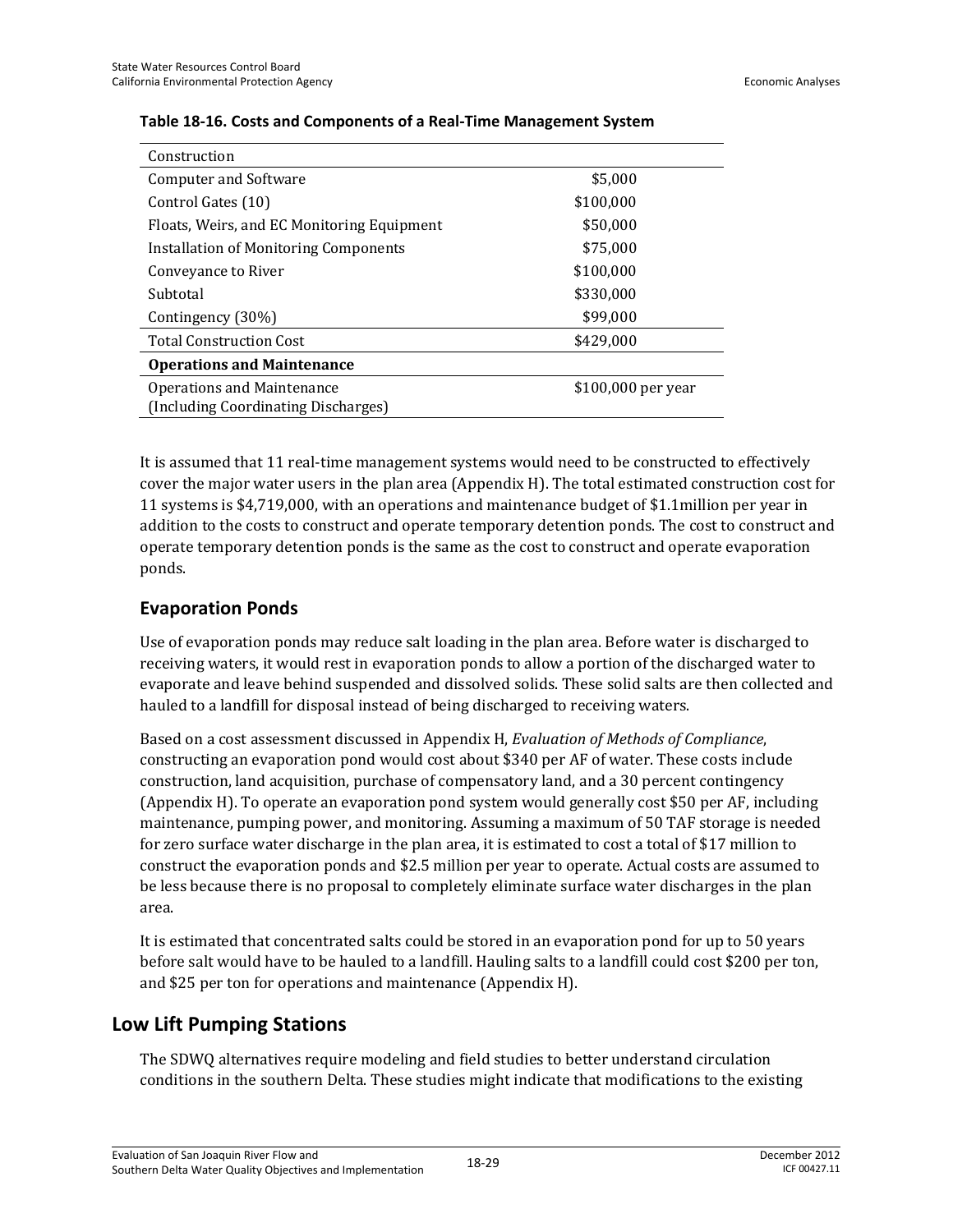southern Delta temporary barriers project are needed, including providing additional lift stations at the barriers.

DWR, in its *Low Head Pumping Conceptual Plan* (2011), describes potential modifications to the operations of these barriers. As discussed in more detail in Appendix H, *Evaluation of Methods of Compliance*, cost evaluations undertaken for the plan were based on a number of layouts and scenarios for either permanent or temporary pumps at the southern Delta temporary barriers. Estimated costs for the various layouts and scenarios evaluated in the plan are summarized in Tables H-20 through H-23. The layout providing the greatest benefits is a two-pumping site alternative with 1,000 cfs pumping capacity, with combined pumping at Middle and Old River barriers. The estimated cost of construction for this layout is between \$55.5 and \$540.7 million (Table H-21), with annual costs estimated to range from \$4.5 to \$62.7 million (Table H-23).

## **18.4.2 Ratepayer and Regional Economic Effects**

As discussed more fully in Chapter 13, *Service Providers*, existing WWTPs are point source dischargers of salt into the southern Delta, influencing the southern Delta salinity. The following six WWTPs4, all of which are required to comply with effluent limitations established by the NPDES permits, discharge into the southern Delta.

- City of Tracy WWTP: 16 million gallons per day (mgd) permitted discharge.
- Manteca Wastewater Quality Control Facility: 17.5 mgd permitted discharge.
- Stockton Regional Wastewater Control Facility: 55 mgd permitted discharge.
- Deuel WWTP (Deuel Vocational Institution: 0.6 mgd permitted discharge.
- Mountain House Community Service District (CSD) WWTP: 5.4 mgd permitted discharge.
- Discovery Bay Community Services District WWTP: 2.1 mgd permitted discharge.

These WWTPs, their NPDES wastewater discharge permit order numbers, and their receiving water bodies are listed in Table 13-4 in Chapter 13.

Costs for complying with NPDES permit discharge limitations could result in rate increases for utility ratepayers. Assessing how sewer utility rates could be affected by compliance with salinity objectives is complicated by several unknowns. First, to determine potential rate impacts, the specific actions to be taken by wastewater treatment agencies to meet salinity objectives must be determined by each discharger. As discussed previously, each decision could include some or all of the following: 1) developing new surface water supplies, 2) developing and enforcing a salinity pretreatment program, and/or 3) developing desalination processes at WWTPs. These decisions, which have different cost implications, would be made by individual wastewater treatment agencies based on numerous considerations including the needs of their service districts, availability of

l

<sup>4</sup> As discussed in Chapter 13, *Service Providers*, while Discovery Bay Community Services District (CSD) is very close to the southern Delta, it is not expected to result in any modifications or new construction to its facility. This is because of the large dilution in Old River and the good quality water in Old River coming down from the Sacramento River (Marshall pers. comm. 2012a). Therefore, the Central Valley Water Board has determined the discharge from Discovery Bay CSD does not have reasonable potential to cause or contribute to an exceedance of the Bay-Delta water quality objectives in Old River (Marshall pers. comm. 2012a). Thus, they can comply with the water quality objectives and do not need effluent limits based on the Bay-Delta water quality objectives (Marshall pers. comm. 2012a). Accordingly, Discovery Bay CSD is not further included in the analysis.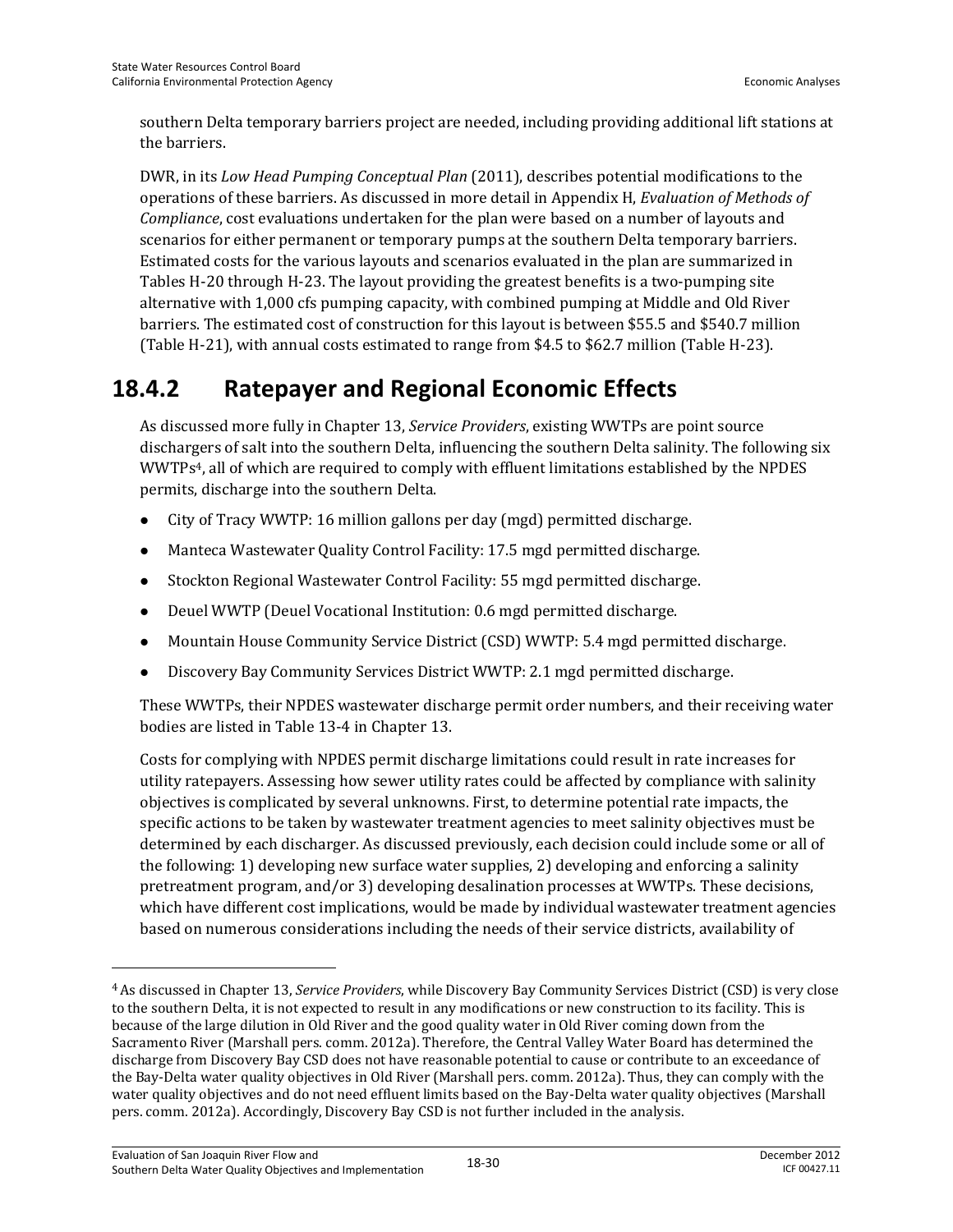surface water and land, and operation of their wastewater facilities. Water Boards are precluded from specifying manner of compliance under Water Code Section 13360, so each agency must choose for itself the appropriate mix of actions to meet its discharge requirements. Second, once individual wastewater treatment agencies have decided on the proper combination of salinity control measures, costs to undertake the specific actions by each agency would become apparent. All of the potential actions that could be undertaken by wastewater treatment agencies have differing costs, based on design and scale, and would achieve differing results in meeting the SDWQ alternatives. Without knowing how agencies would develop projects to include a mix of the actions they each need to address salinity objectives under each SDWQ alternative, estimating costs is not possible. Third, once total costs for the actions have been estimated, costs would need to be recovered by increasing utility rates for customers, a process which is determined by each individual agency, although the process would likely be similar for each agency.

According to the City of Manteca's *Draft Sewer Rate Study* (2008), sewer rates are set for ratepayers based on a systematic analysis of the sewer contribution made by various land uses and the costs required to collect and treat sewer influent. Collection and treatment costs are allocated to the various customer categories based on their relative contribution to the sewer system influent. The allocation of collection and treatment costs between customer categories is based on a combination of estimated usage and actual sewer influent. Sewer expenditures generally include the following categories.

- Collection operating and maintenance costs
- Treatment operating and maintenance costs
- Debt service (existing and projected)
- Capital replacement
- Depreciation
- Operating reserves/contingency

Once the collection and treatment costs are allocated to the various customer categories, rates are determined by dividing the allocated costs by the number of users in each category. Customer categories generally include residential, commercial, and industrial users.

Four of the five southern Delta dischargers that could be affected by the SDWQ salinity alternatives are communities that, to varying extents, serve a mix of residential, commercial, and industrial users, with service area populations ranging from the relatively small residential community of Mountain House (population 10,000) to the relatively large urban service area of the Stockton Regional Wastewater Control Facility (population 280,000). (Note that Deuel Vocational Institution would not be affected by the SDWQ salinity alternatives.) For each wastewater treatment agency, potential rate increases attributable to compliance with salinity objectives would be spread among user groups depending on each group's contribution to sewer system influent. Generally, rates for each user group could be expected to rise by a percentage similar to the percentage increase in wastewater treatment agency budgets to achieve salinity objectives under each of the SDWQ alternatives.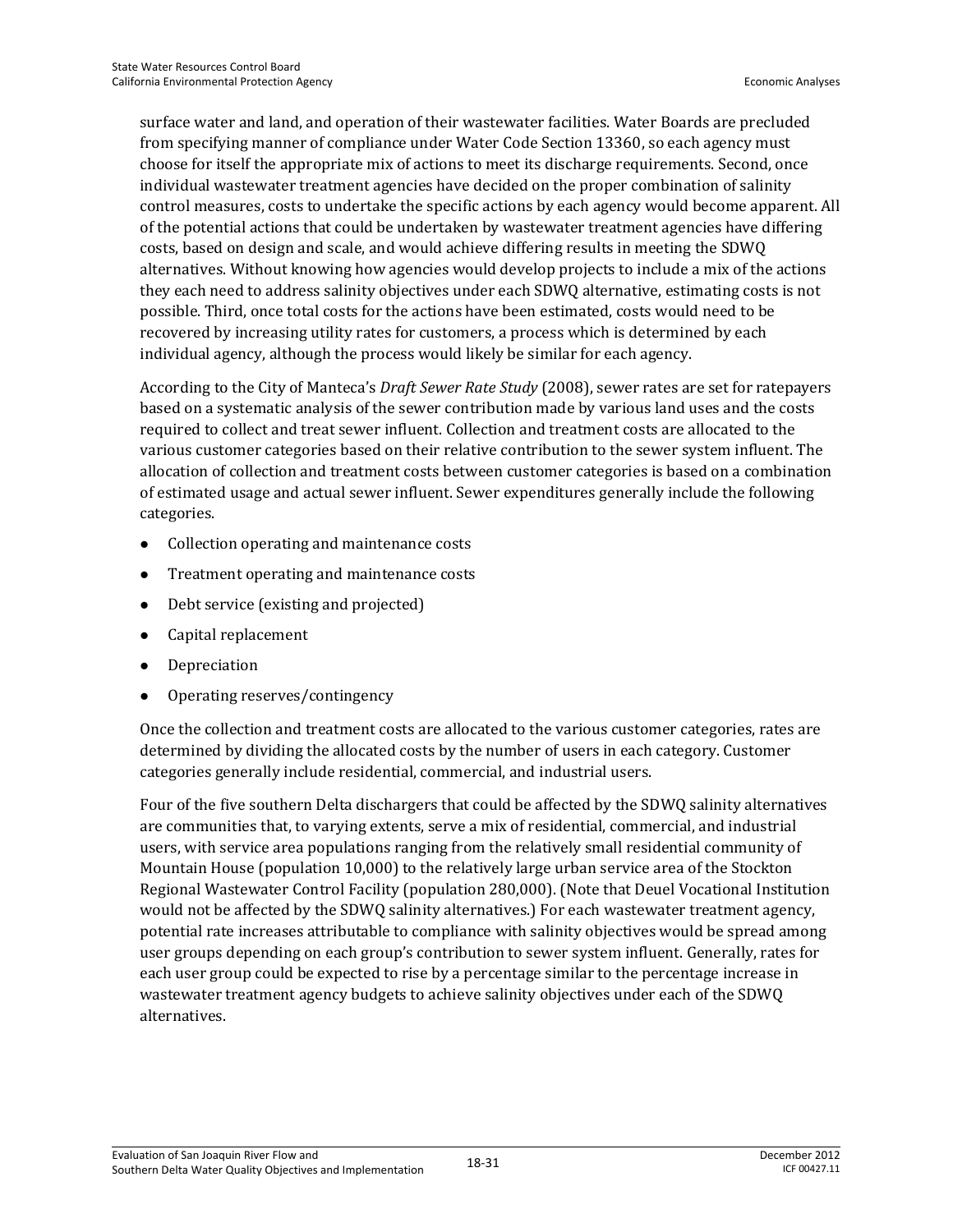#### **Ratepayer Effects**

#### **SDWQ Alternative 1: No Project**

The following list, based on the impact analysis presented in Chapter 15, *LSJR Alternative 1 and SDWQ Alternative 1 (No Project)*, identifies wastewater treatment agencies that could face increased compliance costs, potentially resulting in higher costs to ratepayers to offset compliance-related expenditures for development and operation of programs and/or facilities. Based on the assessment of utility impacts presented in Chapter 13, the following dischargers would not be expected to meet the salinity objectives under the No Project Alternative conditions.5

- City of Tracy
- City of Stockton
- City of Manteca

Some wastewater treatment modifications are already being proposed by dischargers as a result of existing effluent limitations, southern Delta water quality issues, and in anticipation of complying with SDWQ Alternative 1 (existing water quality objectives for salinity as identified in the 2006 Bay-Delta Plan). Of the dischargers potentially affected by compliance costs, two have made efforts or are working toward reducing salinity concentrations in their source water supplies, four are implementing pretreatment programs to reduce water softener use among water users, and three are either proposing to construct or are already operating an RO treatment system (Chapter 13, Table 13-8). Based on the existing data for the electrical conductivity (EC) of discharged treated effluent, the circulation in the southern Delta, and the history of WWTP violations, SDWQ Alternative 1 is expected to result in the construction of new water or wastewater treatment facilities or expansion of existing facilities by three dischargers; the construction of these facilities could result in increased costs to ratepayers.

#### **SDWQ Alternative 2: 1.0 dS/m Salinity**

As discussed in Chapter 13, *Service Providers*, the following dischargers would not be expected to meet the salinity objectives under SDWQ Alternative 2.

• City of Tracy

l

City of Stockton

For these two dischargers, SDWQ Alternative 2 is anticipated to require or result in the construction of new water or wastewater treatment facilities or expansion of existing facilities, the construction of which could result in increased costs to ratepayers.

#### **SDWQ Alternative 3: 1.4 dS/m Salinity**

As discussed in Chapter 13, *Service Providers*, all of the WWTPs would be expected to comply with the SDWQ Alternative 3 without new or modified facilities.

<sup>5</sup> LSJR Alternative 1 and SDWQ Alternative 1 (No Project Alternative) would result in implementation of flow objectives identified in the 2006 Bay-Delta Plan. This would include full compliance with the existing southern Delta salinity objectives in the 2006 Bay-Delta Plan. See Chapter 15, *LSJR Alternative 1 and SDWQ Alternative 1 (No Project Alternative)*, for the No Project impact discussion and Appendix D, *Evaluation of LSJR Alternative 1 and SDWQ Alternative 1 (No Project Alternative)*, for the No Project Alternative technical analysis.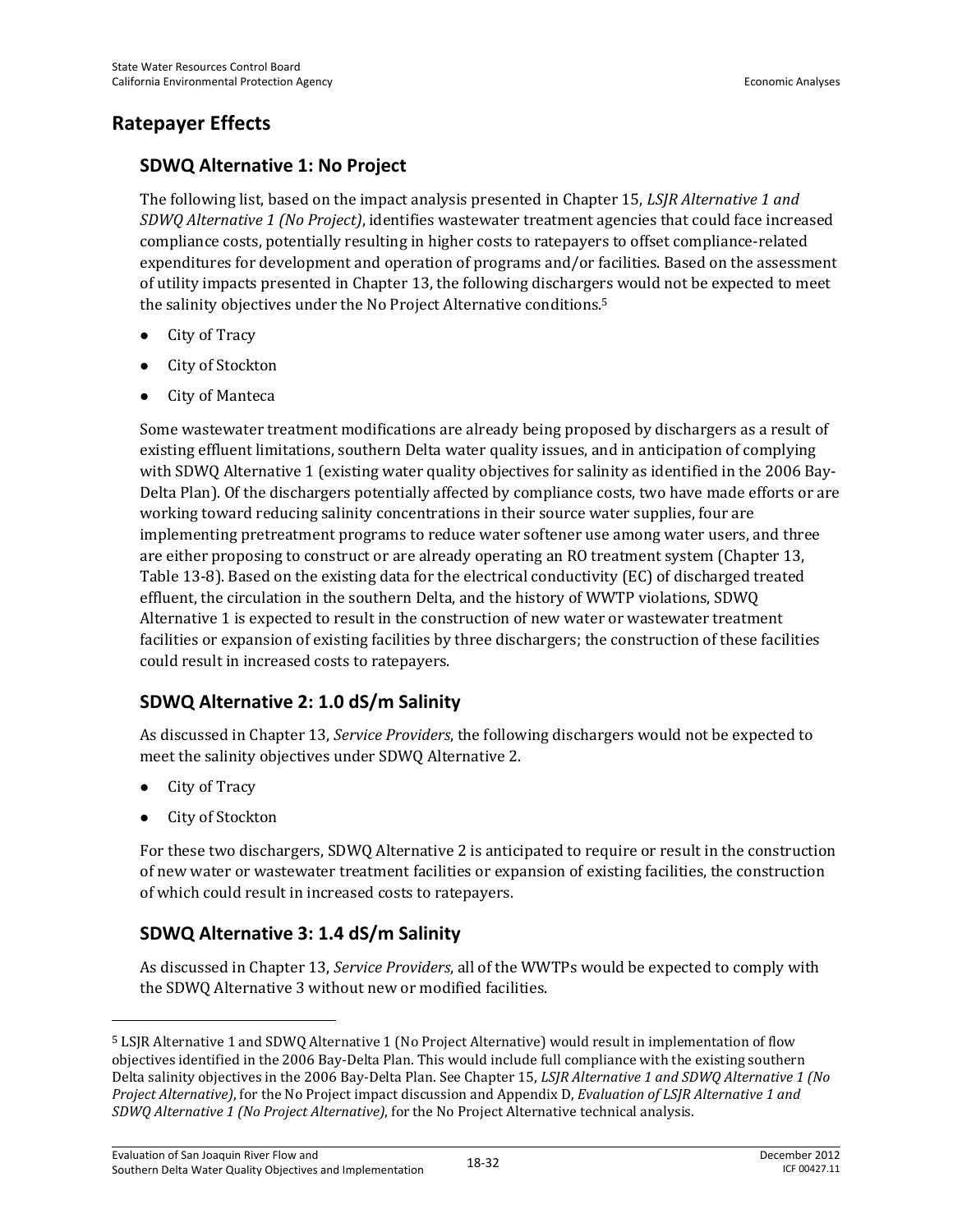## **Regional Economic Effects**

Sewer rates could increase by an unknown amount for ratepayers as a result of expenditures by wastewater treatment agencies to achieve salinity objectives under the SDWQ alternatives. From the perspective of the regional economy of the southern Delta area, rate increases could shift a portion of the spending by residential ratepayers from consumer goods and services to monthly sewer utility bills. This shift, while somewhat speculative and not anticipated to be a large percentage of overall consumer spending in the region, could result in relatively small losses of sales, employment, and income in consumer-serving sectors of the regional economy, such as retail stores and consumer-service businesses. Similarly, increases in sewer utility rates for commercial and industrial ratepayers could shift business spending from wages, supplies, and services to expenditures on higher sewer utility bills. This shift in spending could result in higher prices for goods and services provided by commercial and industrial businesses and lower employment by affected businesses. In both cases, reductions in consumer and business spending on goods and services could result in ripple effects throughout the regional economy. These effects would be centered within the service areas of the agencies potentially affected by the SDWQ alternatives, including those of Stockton, Manteca, and Tracy. (Mountain House is expected to achieve salinity objectives under all three SDWQ alternatives.)

To some extent, these adverse regional economic effects would be offset by increased employment by wastewater treatment agencies as they spend to construct and operate facilities and establish and operate programs to achieve salinity objectives under the alternatives. These agencies and their employees would spend in the regional economy, directly and indirectly generating sales, employment, and income in businesses providing good and services in the region.

The net increase or decrease in regional economic activity from higher sewer utility rates and increased agency spending is not anticipated to be large because changes would largely represent regional shifts in sales, employment, and income rather than overall reductions in regional economic activity.

# **18.5 Printed References**

- California Department of Fish and Game (CDFG) 2001a*. Central Valley Salmon and Steelhead Harvest Monitoring Project. 1999 Angler Survey.* Prepared by Kyle Murphy, Larry Hanson, Mike Harris, and Tom Schroyer. March.
- California Department of Fish and Game (CDFG) 2001b. *Central Valley Salmon and Steelhead Harvest Monitoring Project. 2000 Angler Survey.* Prepared by Kyle Murphy, Larry Hanson, Mike Harris, and Tom Schroyer. July.
- California Department of Water Resources (DWR). 2009. California Water Plan Update. Available at: <http://www.waterplan.water.ca.gov/> Accessed: August 23, 2012.
- California Department of Water Resources (DWR). 2010. *Final State Water Project Delivery Reliability Report, 2009.* Bay-Delta Office. September 27. Available: <http://baydeltaoffice.water.ca.gov/swpreliability/>. Accessed: August 23, 2012.